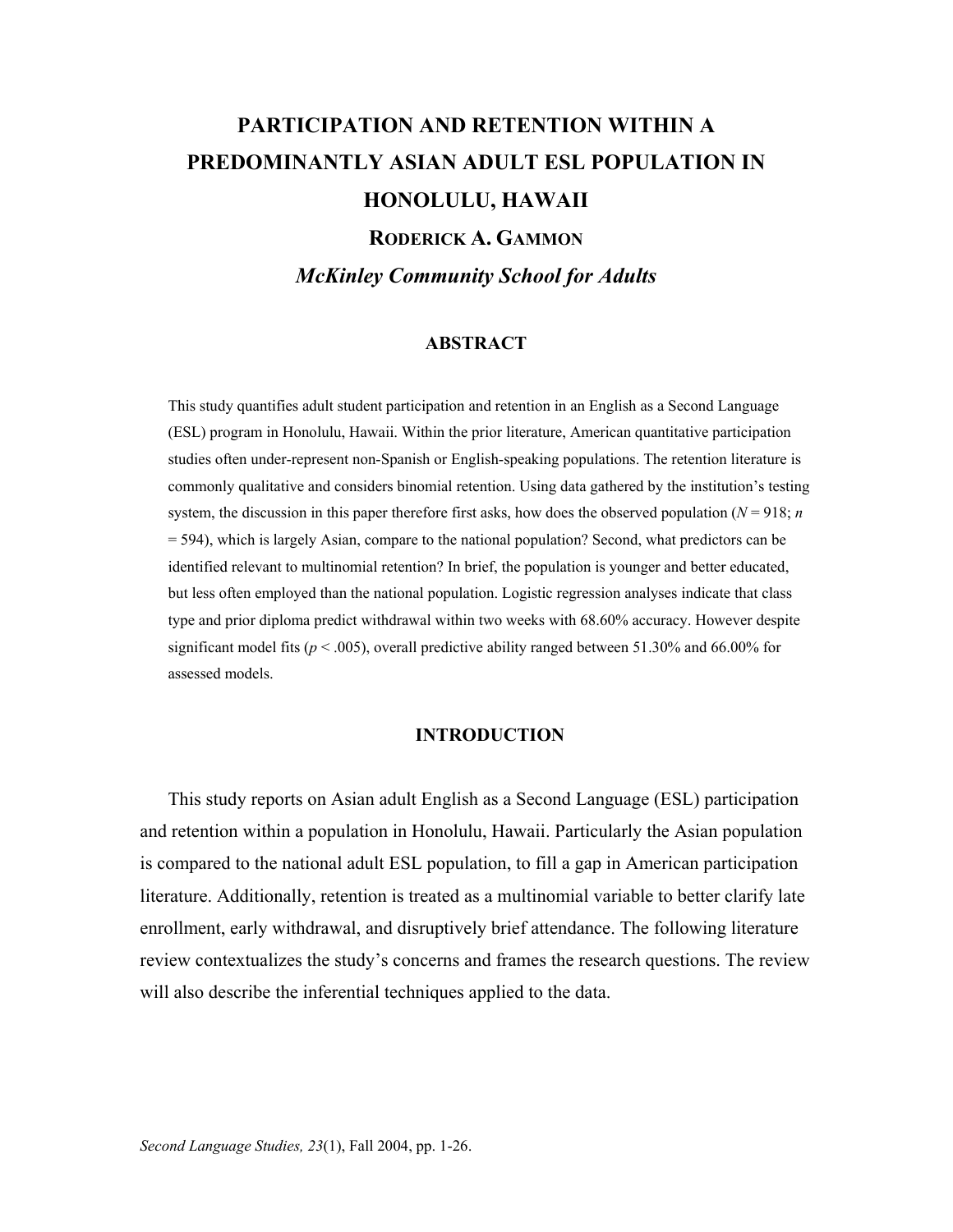## *National Adult ESL Participation*

 $\overline{a}$ 

This section summarizes observations of the national adult ESL population in the US, of which the studied population is a component. The section ends by reviewing an important gap in the research, under-representation of Asian students in the US population, and proposes one of the two research questions investigated by this study. The studied population is suitable to fill gaps in the study of Asian adult ESL students because Honolulu and the studied population are respectively 68% (US Census Bureau, 2000) and 94% of Asian ethnicity.

The US Department of Education provides an important source of American adult education data with its National Education Household Surveys (NHES) that were created to serve a Congressional information collection mandate (Brick, 1996, pp. 1-2)<sup>1</sup>. Given by telephone in both English and Spanish, these studies are also valuable in that their populations are impressively large, NHES: 99 included 194,625 participants (Kwang & Creighton, 1999, p. 12).

Silva, Cahalan, and Lacireno-Paquet (1998, p. 3), in a US Department of Education analysis of national adult education, divided adult education into four types: English as a second language (ESL), basic skills and general equivalency diploma, credential related, and work and career related. Fitzgerald (1995), reviewing the US Department of Education commissioned National Evaluation of Adult Education Programs, found that ESL participation is greater than any other component of adult education. Fitzgerald (1995) further found that 21% of ESL programs are the prominent component of their institutional programs.

Kwang and Creighton (1999, p. 12) note that for NHES: 99, current ESL students were an estimated 1% of all adults in the US. Subdividing all adults by highest diploma, 3% of adults with less than a high school (HS) diploma had attended ESL, 1% had an HS diploma and ESL, 1% had some postsecondary education and ESL, and 1% had a baccalaureate or higher degree and ESL.

Fitzgerald (1995) found that within the American adult ESL population, 19% are Asian, 85% in major metropolitan areas, 72% in the Western US, 98% foreign born, 73%

 $1$  In the literature particular administrations of the NHES are given by suffixing NHES with a colon and a two-digit code representing the year. That nomenclature is adopted here.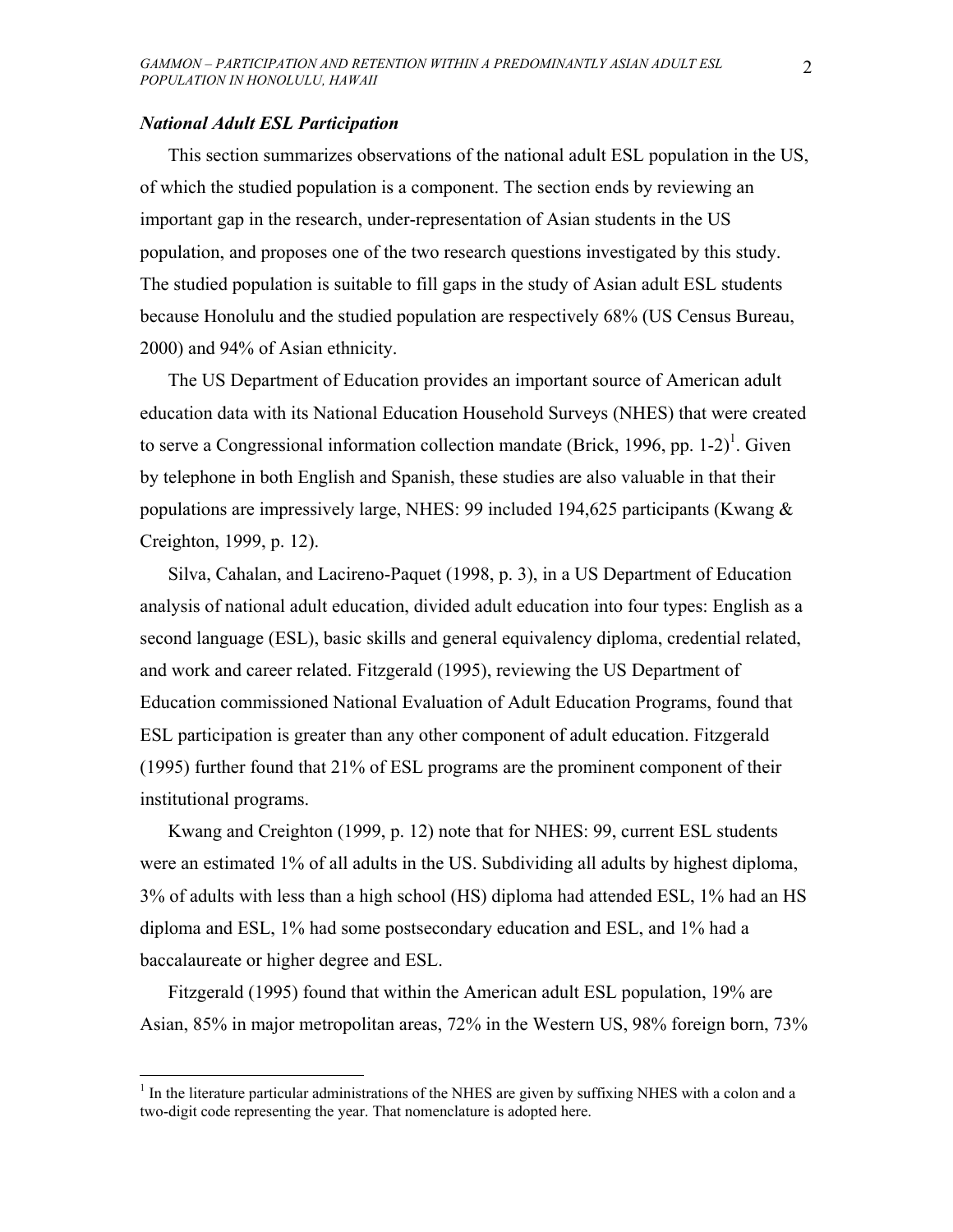initially enroll at the lowest level, 48% employed, 33% not in labor force, and 50% completed at least high school. Creighton and Hudson (2002, p. 5), summarizing cumulative data from NHES administrations from 1991 through 1999, calculated that 22% of adult ESL students were Asian.

Kwang, Collins, and McArthur (1997, p. 2) found the candidate ESL population as the NHES: 95 reported to be 12 million adults who do not speak English in the home. Reviewing cumulative NHES data from the 1990's, Creighton and Hudson (2002, p. 24) and McArthur (1998) each note that 11% of that ESL candidate population attended ESL courses, while Kwang et al. (1997, pp. 3-4) reported that 10.8%, roughly 1.3 million, of the adult ESL candidate population took an ESL class in the 12 months preceding their survey response. Kwang et al. (1997, p. 5) further reported that 58% of adult ESL students (about 754,000) are studying ESL without it being a college requirement.

Summarizing factors affecting participation, Henry and Basile (1994) include age, gender, ethnicity, education, occupation, employment status, course length, and course meeting time. Among those taking ESL courses outside of a college program, "communicative concerns" was the most often cited reason for participation (29%; Kwang et al., 1997, p. 5). McArthur (1998) notes that among NHES: 95 ESL candidates without participation in the last 12 months but who are "interested," the most represented group were ages 26-45, claim to read English less than "very well," and have immigrated within the past 25 years.

Kwang et al. (1997, p. 4) determined that the following NHES: 95 respondent characteristics were significantly related to ESL participation in the prior 12 months: age, educational attainment, length of US residence including as native born Americans, and self-reported English reading ability. Regarding each of those features, Kwang et al. (1997, pp. 4  $&$  11) report that 31.8% of ESL participants were under age 45, 14.3% had a high school diploma, 58.5% had lived in the US for less than six years, and 15% felt that they do not read well. Low household income, Spanish use in the home, and employment status were not found to be significantly associated with participation (Kwang et al., 1997, p. 8). Among adult ESL participants, 37.1% engaged in programs with zero personal monetary expenses (Kwang et al., 1997, p. 16, table 3). Creighton and Hudson (2002, p. 4) note that from 1991-1999, 89% of ESL participants were under age 44, 18%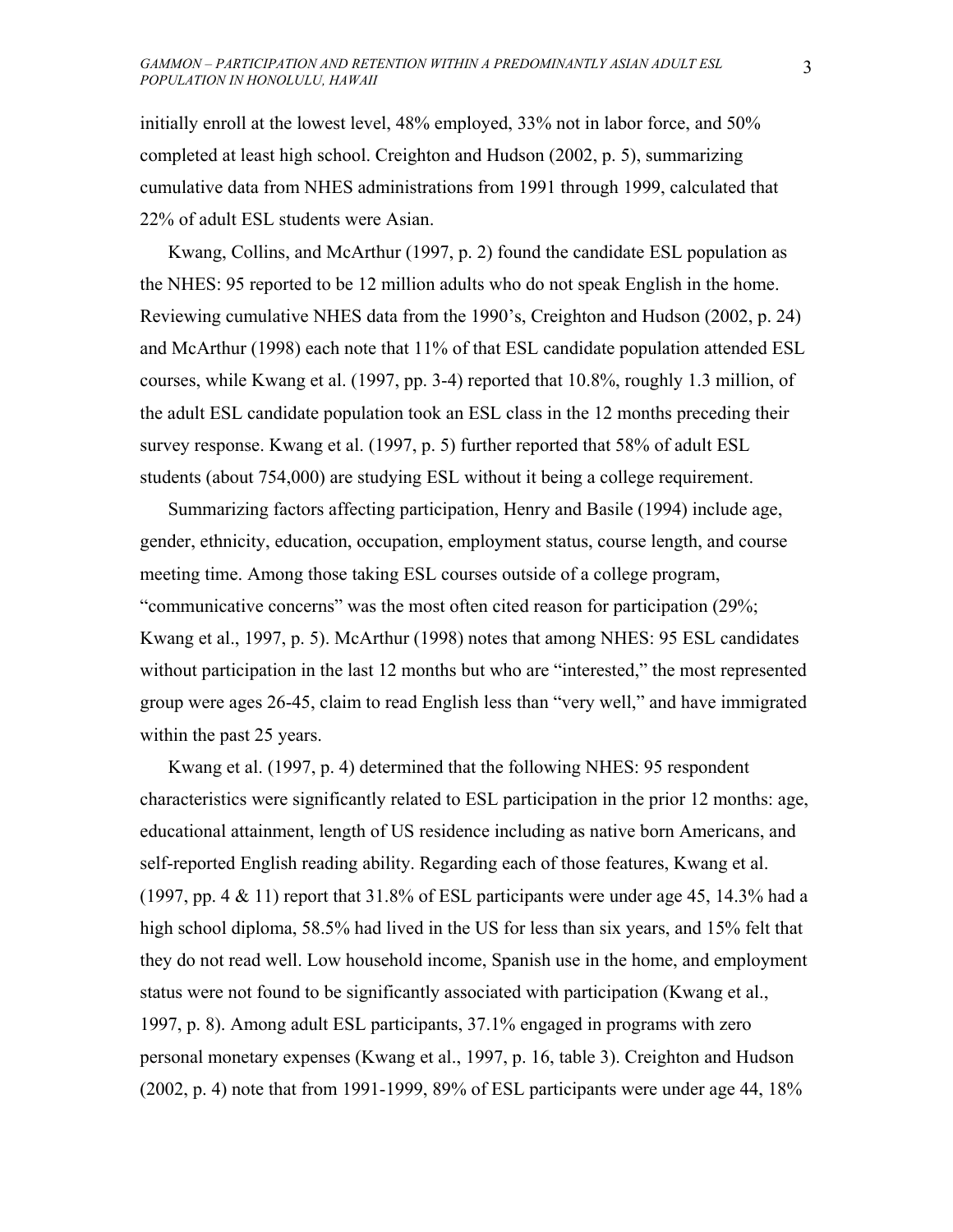were unemployed, and nearly half had no high school diploma, but 23% had some postsecondary degree.

Although the NHES and other national surveys provide important data, there are particular problems with them. Specifically, as Silva et al. (1998, p. 2) note, survey design has a strong influence on participation rates. For example, the NHES may underrepresent non-English/Spanish speakers (Creighton and Hudson, 2002, p. 7; McArthur, 1999; Kwang & Creighton, 1999, p. 2). Kwang et al. (1997, p. 8) illustrate the gravity of this issue when they note that there was only a 28% survey completion rate for ESL candidates not speaking either English or Spanish in the home. Unfortunately, such omissions run through much of adult education. For example Skilton-Sylvester (2002, p. 23) notes that the Equipped for the Future (Stein, 2001) standards use worker and citizen roles that were decided apart from adult ESL learner input, particularly that of Asian students. The difficulties from such under-representation are further compounded in the studied context because the majority of the Honolulu population is Asian, to an extent well above the national average (68% in Honolulu vs. 4.8% nationally**,** United States Census Bureau, 2000). Therefore the first research question is:

1. To what extent can the studied population fill knowledge gaps regarding Asian adult ESL participants?

## *Retention*

This section reviews retention and offers an additional research question. Pre/posttesting or repeated linguistic assessment measures are also described because the data collection context in this paper was centered on such an approach.

Kerka's (1988) review of adult student retention research identified the following background factors affecting retention: prior education, age, and gender. Fitzgerald (1995) names the following factors as increasing retention: active use of support services such as counseling and transportation, attendance during the day versus the night, and use of computer assisted learning labs or also independent study. Brod (1995) organizes factors affecting urban literacy program retention into personal and program types. Personal factors include affective state, scheduling concerns, and personal relationships.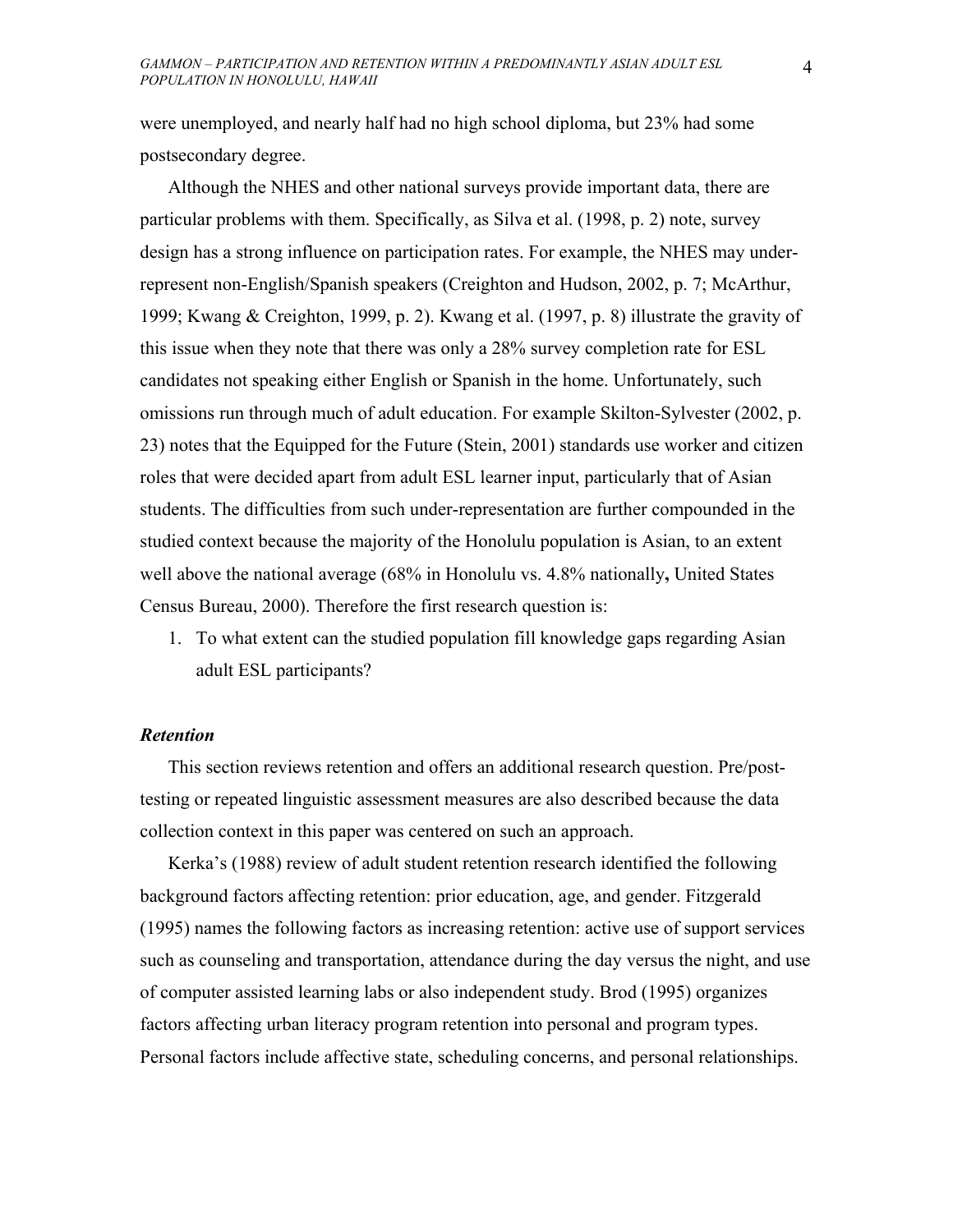Program factors include resource availability, placement concerns, lack of peer community, and curricular relevance.

Skilton-Sylvester (2002, p. 10), interpreting adult ESL retention for Cambodian women in the US, constructs a model where ESL participants react in relation to forces beyond internal motivation including employment and family pressures. Such an approach is useful because, as Belzer (1998) indicates, student absence is not simply a case of dropping out but of changing attendance patterns in relation to other factors; often students plan to return to the institution in later semesters. It should be noted that one effect of fluid attendance rates is that, in practice, one cannot collect exit data because exit dates are only known in retrospect.

The reporting requirements of the No Child Left Behind Act (NCLB; Bush, 2002) have been applied to federally funded adult ESL, ultimately guiding the studied institutions to use the Comprehensive Adult Student Assessment System (CASAS) testing system. The CASAS system is a traditional intervention study model (Brown  $\&$ Hudson, 2002, pp. 225-230) using pre- and post tests to measure student gains according to established criteria. A benefit of the CASAS system is that it collects student background data and can provide indication of student drop times via test date records.

Although extremely informative, the retention literature appears to benefit less frequently from quantitative approaches, including consideration of retention as multinomial. For example the studies cited in this section are qualitative with the notable exception of Fitzgerald (1995) who was actually concerned with participation, which is often treated quantitatively. Additionally, the retention literature commonly considers retention as a binomial variable, rather than as a phenomena allowing for withdrawal at different times. Because of the host institution's implementation, described later, this study will be able to consider retention as a multinomial factor. Therefore this study will attempt to answer the following:

2. What factors can be quantitatively identified as predictors of retention as a multinomial factor?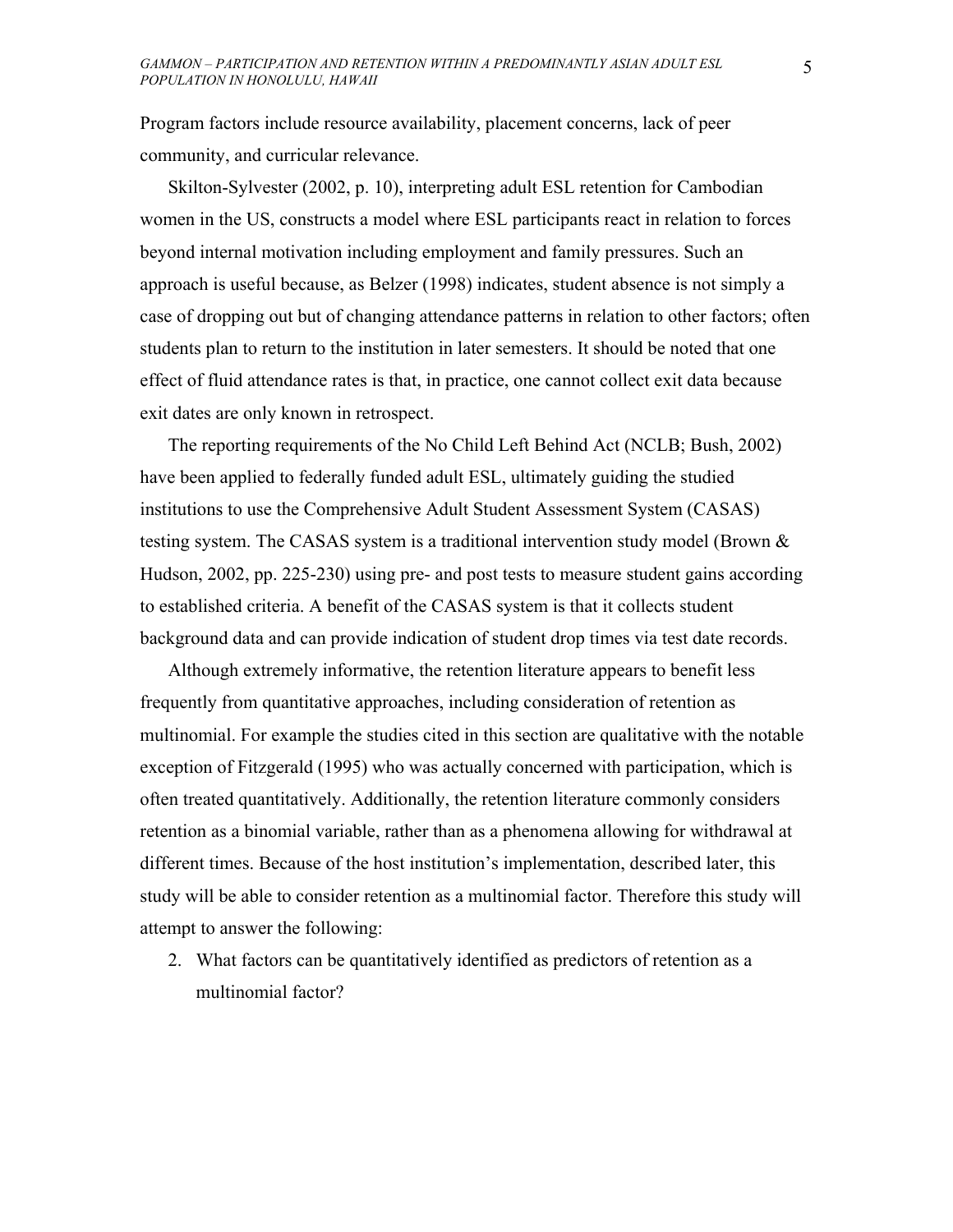## *Logistic Regression*

Before beginning the study, this final literature review section introduces logistic regression, the inferential statistical method adopted for this study. Regression methods, which attempt to graph outcome fluctuations to a straight line, are often used in the behavioral sciences. Regarding ESL participation, one needs to use a special class of regression methods because, as Tikkanen (1998) demonstrated, methods insensitive to variable interaction effects neglect important aspects of participation data.

Logistic regression is however capable of including interactions among independent variables (Tabachnick & Fidell, 2001, pp. 519-520). Therefore logistic regression has become prominent in ESL analyses, for example Creighton and Hudson (2002, p. 41) used two step-wise, or iterative and variable-additive, logistical regression models on NHES: 99 data; the first model included all adults while the second focused on employed adults. McArthur (1998, p. 4) also used logistic regression in studying NHES data.

One practical concern with logistic regression is that the number of variable permutations increases with each added variable in a given model, multiplying the opportunities for low observed frequencies of test cases. When observed frequencies are low, one has three options: accept low power, collapse factor levels, or use a goodness of fit test that does not utilize expected frequencies (Tabachnick & Fidell, 2001, pp. 522  $\&$ 537). One such goodness-of-fit test is reported in the "Model Fitting Information" table given by SPSS, particularly its  $X^2$  result (Tabachnick & Fidell, p. 538). Interpretation of  $X^2$  significance in this study was aided by the critical value table provided by Gravetter and Wallnau (2004, p. 699).

## **METHOD**

## *Population*

The studied population is composed of ESL students at the McKinley Community School for Adults located in central urban Honolulu, Hawaii during fall 2003. The institution was founded in 1948 and is currently supported by state and federal funds. In accordance with its legislative mandate and budgetary stipulations, ESL education is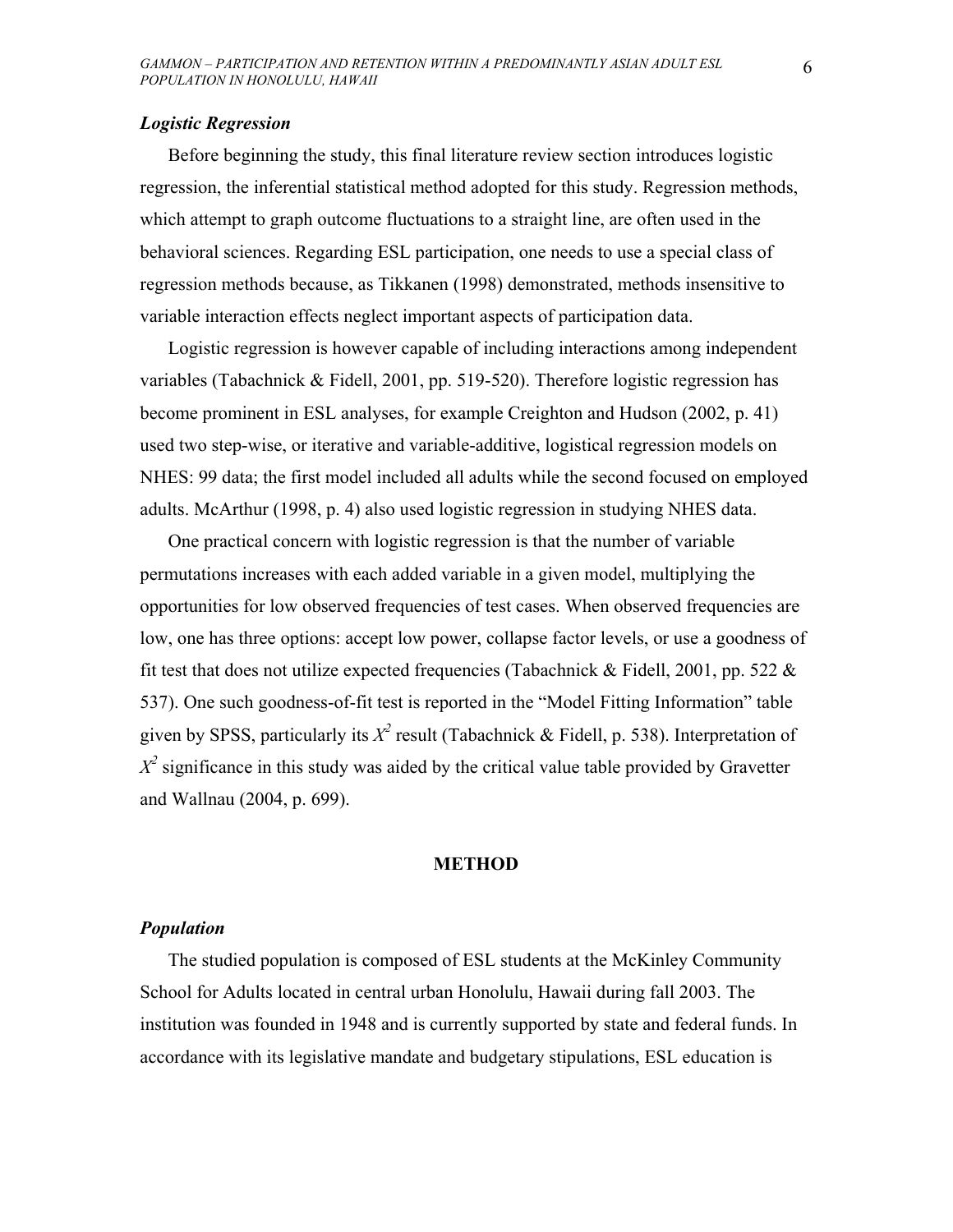offered without fee (excepting textbook fees, which may be subsidized in some cases). Enrollment is offered throughout the semester.

The survey focuses on self-identified Asian students who have uncorrupted data and who sat for at least one CASAS test, with stratification by time of program entry and time of class. Regarding size, the total population that sat for at least one test was 918, which had 594 complete data records, including 560 Asian students. Further description, including factor level frequencies for seven different population samples, is given in the results section. Tables 1 and 2, which describe the population numerically, are held until the results section so that transformations applied to the data can be described first.

Each member of the population is characterized by institutional and background factors describing the student. The institutional factors are date of entry, number of tests, class level, and class time. Date of entry was collected as a date. However the dates were ambiguous because they could have been recorded on one of two different occasions: at formal registration or on the test date. Therefore the dates were converted to represent the module of entry, a unit denoting a two-week period adjusted for holidays. As used by the institution, a module is specifically 10 instructional sessions of three hours for a daytime class and eight sessions of 2.5 hours for an evening class. The number of tests taken was treated as the outcome variable for the logistic regression and was either 1, 2, or 3. Because of the method of test provision, sitting for one test indicates 1 module of attendance, two tests indicate 3 modules, and three tests indicate 5 modules.

The class levels were as follows, with their US National Reporting System designation given in parentheses: ESL-1 (beginning, pre-literacy, and literacy, the latter also optionally bilingual with Chinese, Korean, or Vietnamese), ESL-2 (low intermediate), ESL-3 (intermediate), ESL-4 (high intermediate), ESL-5 (low advanced), and ESL-6 (advanced). Class times were morning, afternoon, and evening.

Background factors include all remaining data points: gender, age, highest grade level, highest diploma, native language, labor status, and whether educated in the US. Level of prior schooling was collected as grade level number. Diploma values were none, GED, High School, Technical Certificate, A.A./A.S., four-year college, graduate studies, and other. Reported native languages were: Chinese, English, Farsi, Korean, Russian,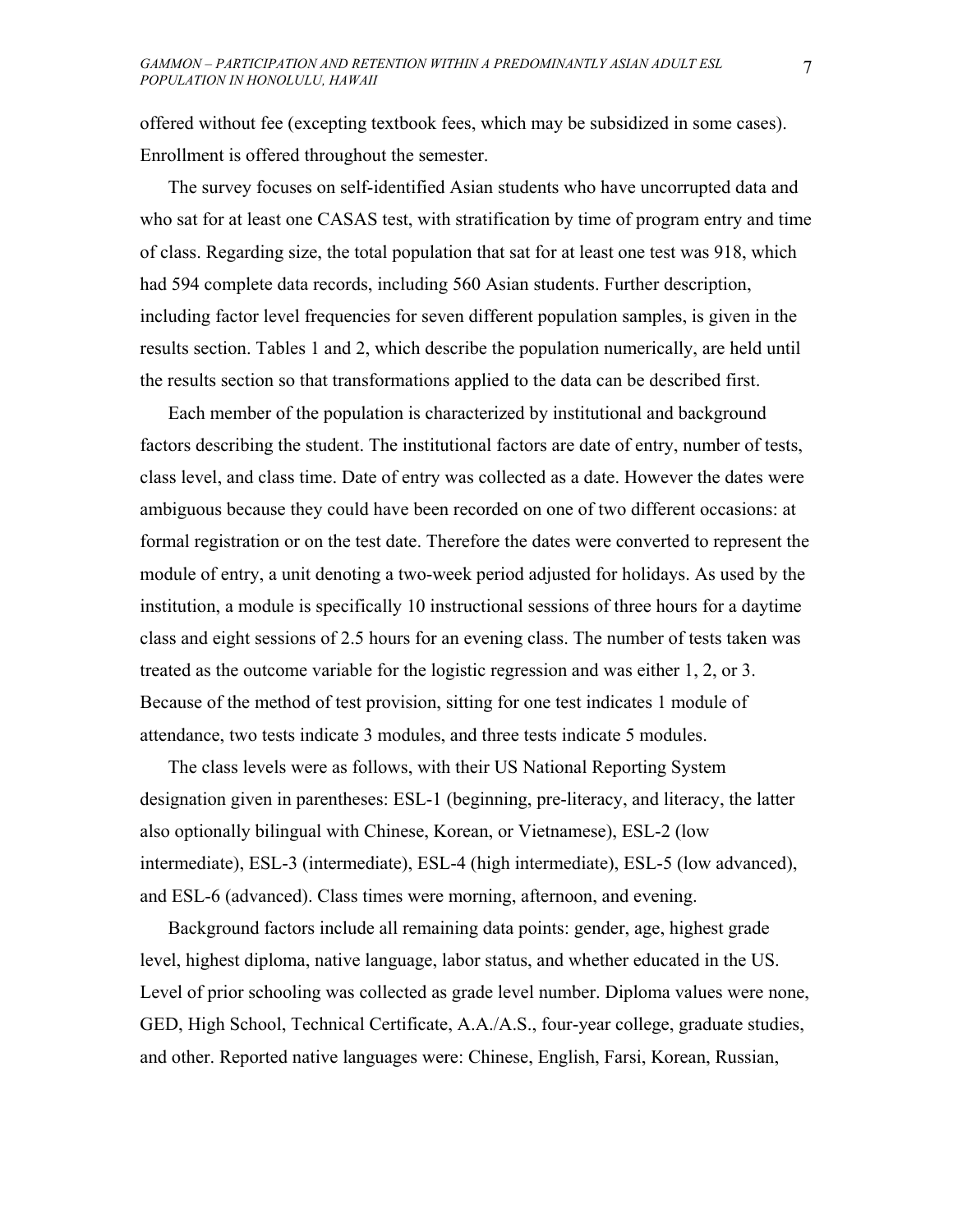Spanish, Tagalog, Vietnamese, and "other." Labor status included employed, unemployed, not seeking employment, and retired.

## *Apparatus*

The analysis method used three data management systems. Data were collected using the *CASAS TopsPro* system, that system exported Microsoft *Excel* (Mac OS X) compatible data that were used for collation and transformative coding, and then the *Excel* data were analyzed using *SPSS* (version 11, Mac OS X). This study counts participation in multiple-choice reading tests, although there are also listening tests conducted in ESL-1 through ESL-3. Although the prior semester included exploratory piloting, the Fall semester 2003 saw the first institution-wide piloting of the system that included three test periods in all classes. The primary form of faculty training for the studied period was through text memorandums.

CASAS data are collected in class using Scantron compatible sheets. There are three forms used in the CASAS system. Entry forms are used to collect background data on the student and are generally begun on registration and completed on the first test date; therefore a student's CASAS entry date may be either their registration or first test date<sup>2</sup>. Update forms are used for exit data, including personal goal achievement and hours of instruction, these are completed on the last test date or, in the case of attrition, by the instructor after the semester. Finally test sheets provide performance data and are completed on the date of each particular test. This study uses data from entry and test sheets. The exact data used in the study are detailed in the next section, after description of collection and transformation procedures.

## *Procedure*

1

Because of the fluid nature of enrollment, three test sessions were provided in the semester; it was hoped that this would increase the number of paired tests. Each test was also administered over an entire module to ensure participation by students who might otherwise have missed a single date. In practice, this meant that one day was given over

 $2<sup>2</sup>$  There are of course precise registration and attendance records, however they are tracked by a computer system segregated from the CASAS system by litigation.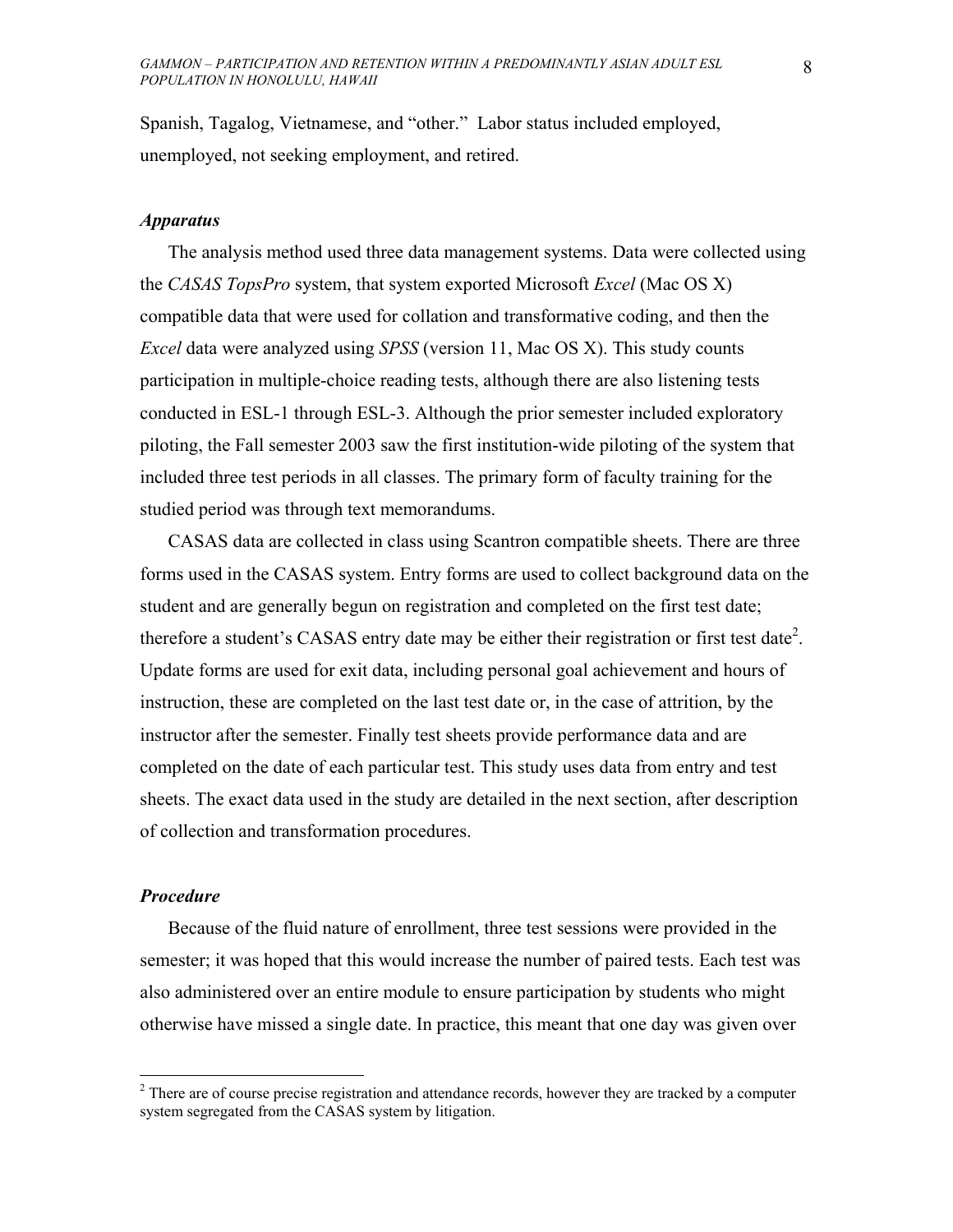to a class wide test session, and then instructors retained test materials for the rest of the module to administer to any absentees in individual sessions. Therefore absence of a test record indicates a prolonged absence. Only students registering within the first module were considered in the logistic regression because they were the only population segment that had the opportunity to achieve full retention.

All ESL levels took reading tests, the first three levels also took a listening test. In addition to a limited distribution for listening tests, they were administered within a reduced time period because audio prompting precluded concurrent instruction and makeup testing. Therefore this study considers only the reading tests.

The sample was drawn from a total population of 918 students who were of varied ethnicities and entry dates. Of those, there were 594 who had absolutely no data corruption of any kind. Data corruptions that resulted in case removal were absence of data due to corrupted identification numbers and also semantically invalid data for a given field. For that sample and selected views of it, factor level frequencies were tabulated. All studied cases sat for at least one test. Those cases having sat for 0 tests were omitted because all such cases occurred within a wide set of errors. No precise reporting of the number and kind of data errors was attempted.

Birthdates were collapsed into age brackets following the NHES. Level of prior schooling was transformed into grade brackets based on the public school district that the institution resides within: 0, 1-6, 7-8, 9-12, 13-16, 17-19 (19 being the highest reported grade).

Different views of the Asian population entering in module 1 were analyzed using multinomial logistic regression in SPSS. Asian students were selected for logistic regression because of the above stated research questions and because they constituted nearly 95% of the whole population; limiting the study to Asian students allowed ethnicity to be both focused upon and factored out. Some categories were further collapsed to enable a valid logistic regression analysis; these manipulations are described in the results sections.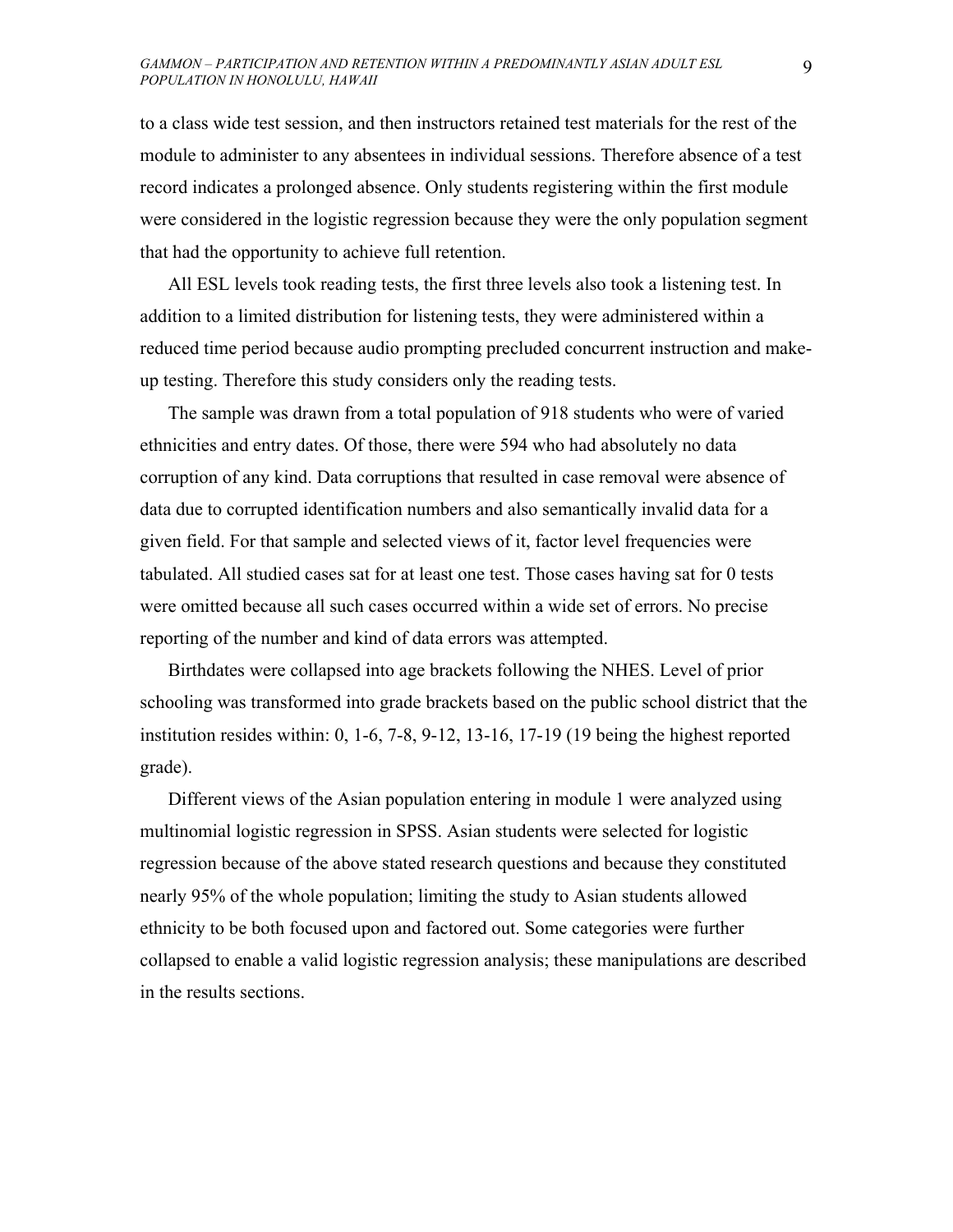## **RESULTS**

Table 1 (tables are at the end of the paper) provides frequencies for each factor level for each of three population views: all complete student records  $(n = 594)$ , all Asian students ( $n = 560$ ), and all Asian students who enrolled in the first module ( $n = 468$ ). As described, the dependent variable was the post-test count, therefore Table 1 provides level frequencies for each post-test level as well as for the whole population.

The population first analyzed by logistic regression was drawn from all Asian students who enrolled during module 1. However, there was no significant model fit, primarily because 65% of potential outcome cells had zero cases in the data. Therefore the class type, age, highest diploma, and labor status independent variables were collapsed, and cases with English as a native language were omitted. Additionally, the highest grade level factor is omitted from Table 2 and from all logistic regression models. That omission was made because it and highest diploma are not independent from each other. Additionally in some models diploma was significant, while substitution of grade level never produced significance. Table 2 describes factor level frequencies for all Asian students enrolled in module 1, after data collapsing, plus sub-populations divided by class time.

Table 3 summarizes goodness-of-fit tests for logistic regression outcomes on the following models: all Asian students enrolled in module 1 (A), A after factor level collapsing (C), one model from C for each time slot of morning (CM), afternoon (CA), and evening (CE), and an analysis of CE with a consideration of interaction effects (CEI). The A, C, and CE models were all significant at  $p < 0.025$ . The number of empty cells in each analysis is also reported in Table 3. The value does not vary except for CEI, because that model consisted only of the significant predictors from CE, thus drastically limiting the number of possible cases.

Tables 4-7 provide factor likelihood ratios for each variable in the significant models, with the significance level for the  $X^2$  of each variable, based on a zero factor model (as reported by SPSS). Comparisons of Tables 4 and 5 indicate the benefit of collapsing, in that the overall significance of the model increased with collapsing, although particular predictors did shift. The CA model, with significance only at  $p < 0.1$ , contained no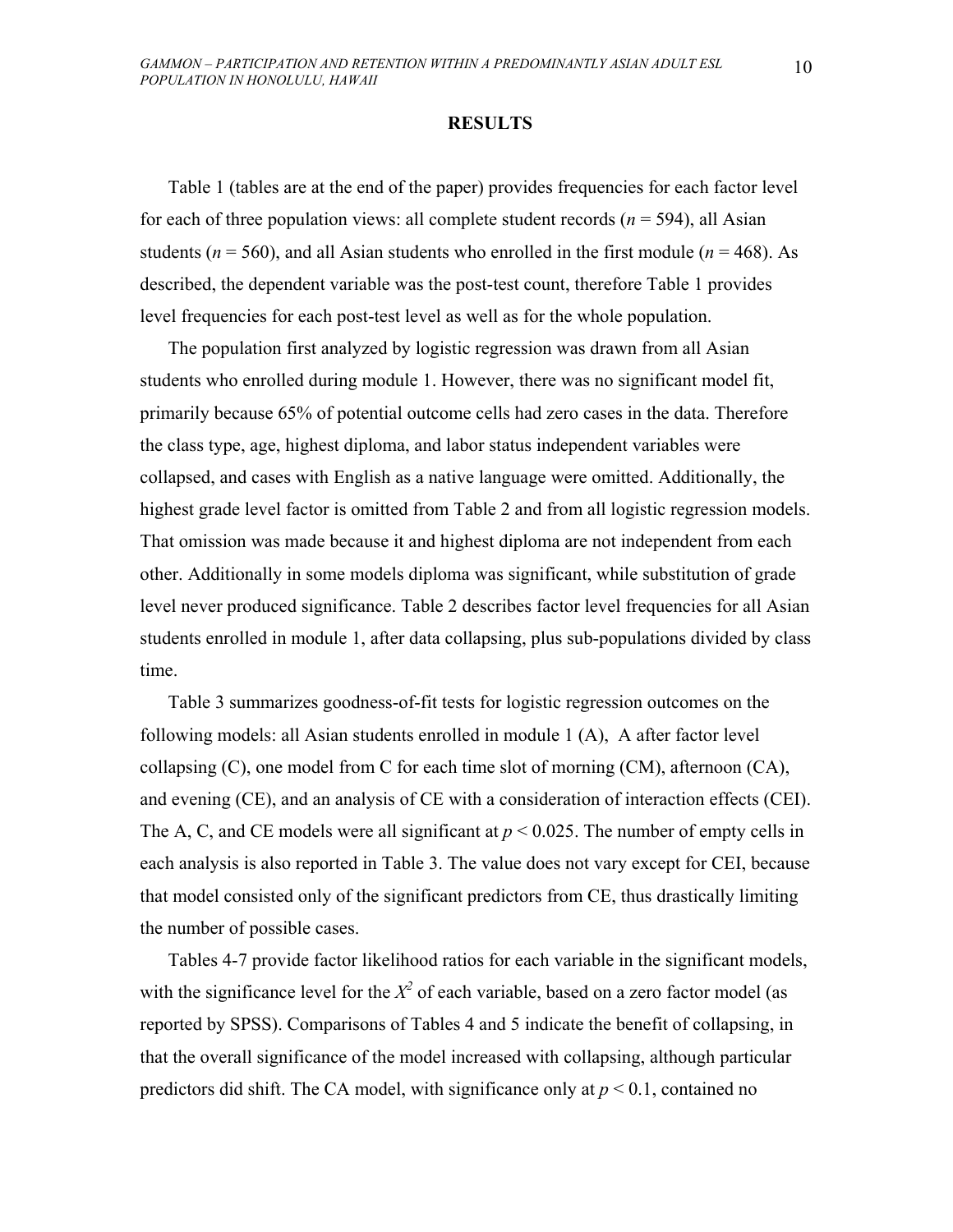significant predictors, further illustrating the poor capacity of that model. Although the CE model was suitably significant at  $p < 0.025$ , its predictors were similar to, and did not perform better than, C's.

Tables 8 and 9 describe the predictive effectiveness of each significance model as a ratio of correctly identified cases. Overall performance ranged from .532 to .660. The most predictive model was the CA model, however, recall that Table 6 indicates that the model contains no clear predictors. Overall performance of each model was low, however, for each, performance in the prediction of cases with only 1 test was higher, ranging from .686 to .821 accuracy.

## **DISCUSSION**

The policy to administer tests over several days was a response to fluctuating student attendance rates. However that administrative decision created a situation in which a missed test became evidence of prolonged absence, as opposed to a temporary absence such as an isolated sick day. It is on this basis that the number of tests is interpreted as a proxy for direct attendance data. Matching that information to background data, a search was made for particular factor levels that clustered around particular outcomes. However because logistic regression treats the analyzed outcome variable as discrete, this study provides no indication, positive of negative, of the interaction between those background factors and the causes of poor retention. Therefore the results do not suggest why less than perfect attendance occurs, but provide information on who to ask first when answering that question.

Compared to the national values given in the literature review, Table 1 depicts the population as younger (51.17% under 45, vs. 31.8%) and better educated (39.06% high school graduates vs. 14.3%, and 34.01% postsecondary degrees vs. 23%), but more often unemployed (46.8% vs. 18%). The evening population is even younger (57.94% under 45), but less educated (38.1% with no degree of any kind) and more often employed (60.32%). Regarding class type, Honolulu students tend to be in an ESL 1 course, although after data collapsing ESL 4-6 form the primary group. Despite that effect from collapsing, near majorities of the afternoon and evening populations attended bilingual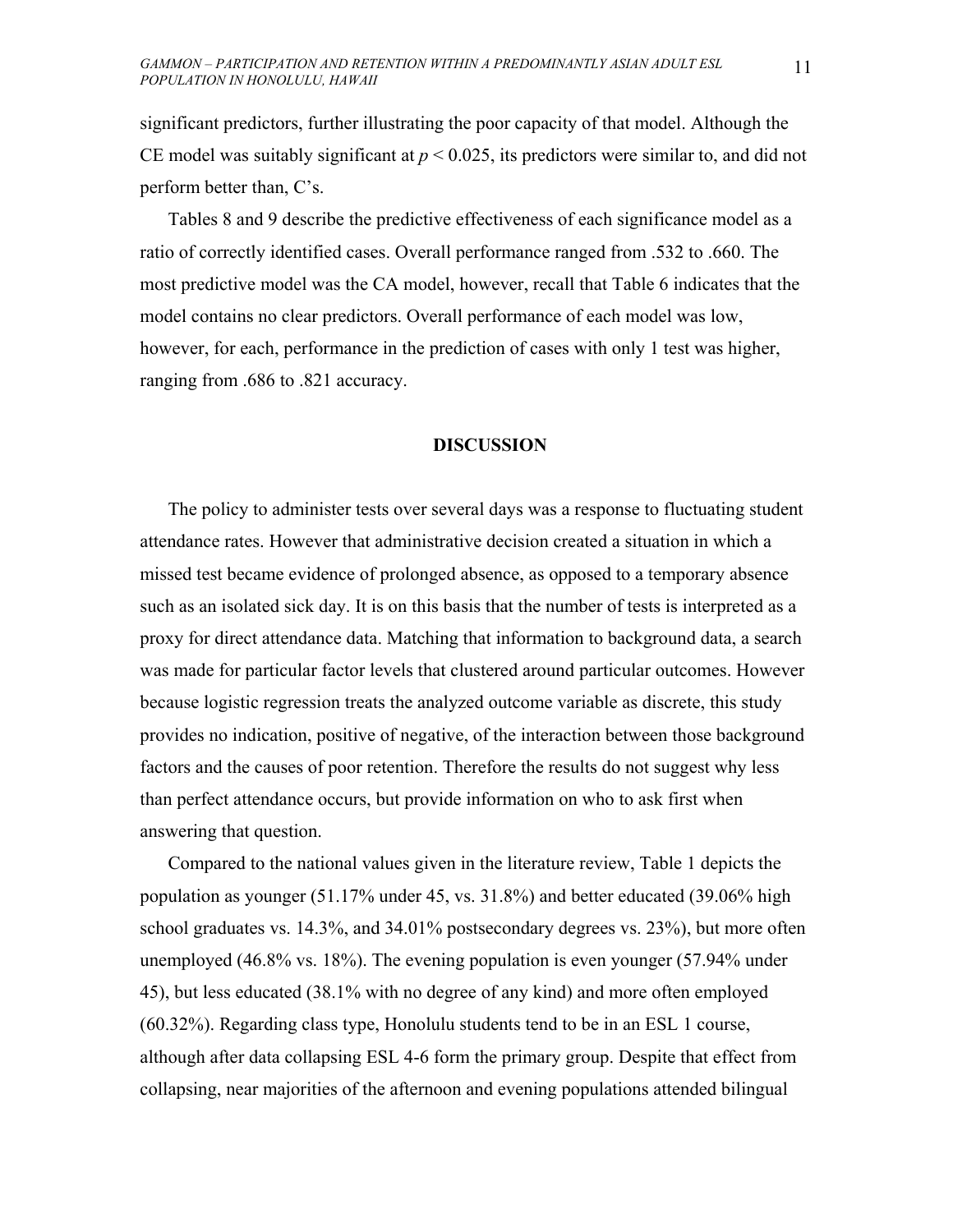ESL 1 courses. The most common native language is Chinese (33.16%), except for the afternoon population who primarily speaks Korean (62.14%). Low afternoon attendance by Chinese speakers is possibly attributable to there not being a Chinese bilingual ESL 1 course at that time.

Table 2 provides values for the Asian population that may be compared to the national adult ESL population, in answer to the first research question. For the Asian segment of the studied population, we find that most are enrolled in an ESL-1 level class (48.03%), with the larger portion of that group being enrolled in a bilingual class (27.15%). 47.10% of the Asian population is under age 45, making the population younger than the national population, but not as young as the entire institution's student body. The Asian segment of the population is better educated, with 43.39% holding a high school degree and 31.09% holding a postsecondary degree, which are higher than both the institutional and national proportions. The population is unemployed (44.08%) less often than the institution-wide population, but still much more than the national population.

Unfortunately, the logistic regression models did not provide clear results, leaving the second research question without a clear answer. However the regression results remain useful indicators of populations deserving qualitative study and possible intervention. Additionally, the model fits increased for the subpopulations having only one test; this group is also most important to administration because it represents early dropouts. In practice the institution already attempts telephone exit interviews with students who have ceased attending, but resources are of course finite. Therefore the regression results may increase the efficiency of existing review mechanisms. Table 5 informs us that the factors of class type and diploma are the most informative. Using Table 2, likely early withdrawals are in the higher ESL levels of 4-6 and have a high school diploma.

The institution's administrative policies rationally seek to minimize cases of students sitting for only 1 test, because such cases interfere with NCLB reporting requirements. Regarding the predictors of class type and diploma identified by the logistic regression models (Table 5), the cross-tabulation given by Table 2 is informative. For both the total and evening populations, the earliest withdrawn students tend to be in the higher ESL levels 4-6 and have a high school diploma. To that extent, it seems that low retention is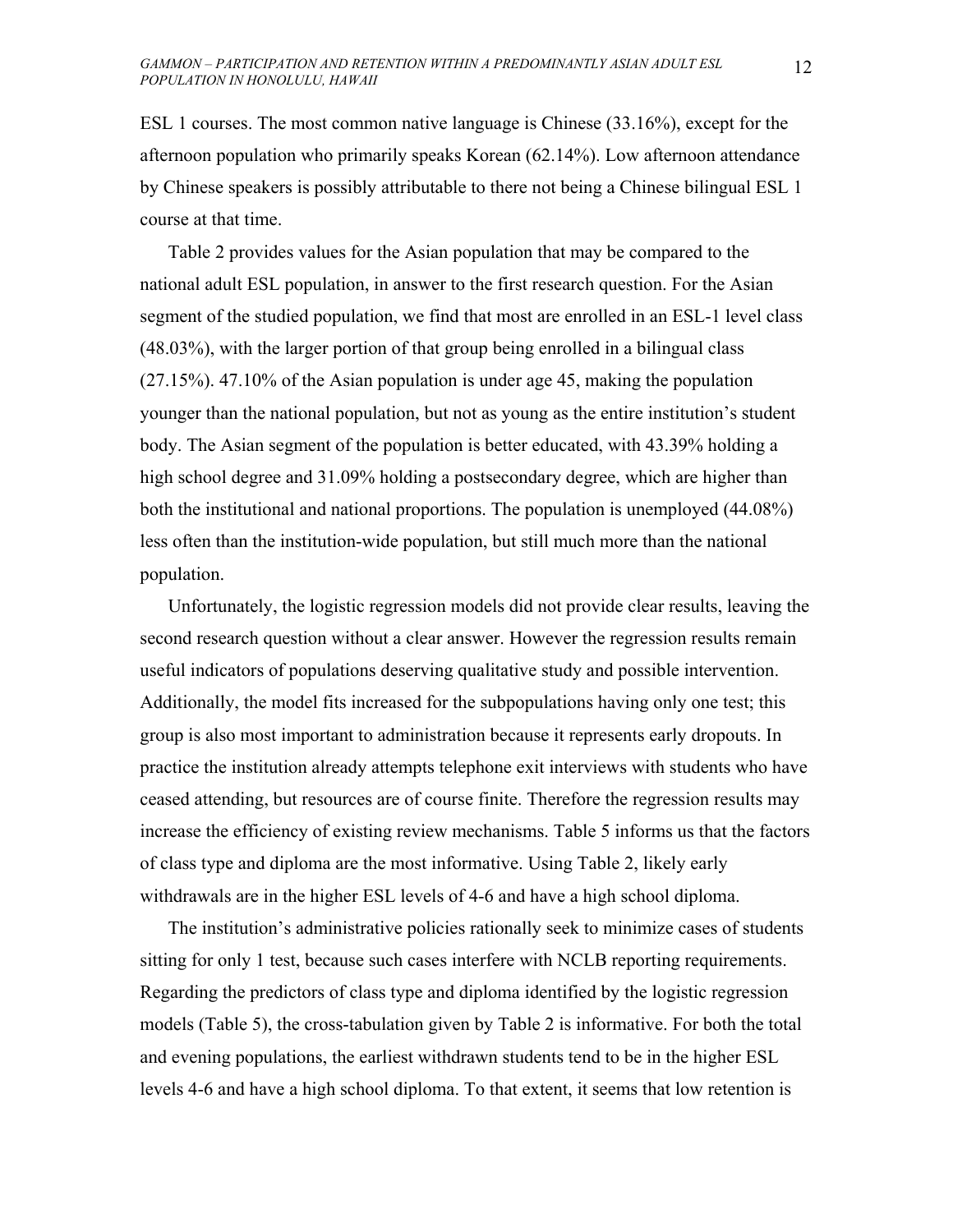not caused by frustration borne of the largest language barrier coupled with poor schooling, a common stereotype. Instead, given the intersection of denoted English proficiency and workforce skill these factors could connote, it appears that this population may be ripe for more workplace-targeted programs.

The study also revealed that the CASAS background form's native language question malfunctions; the near majority response was "other" (28.11%). In practice "other" has included a variety of Asian languages including Ilokan, Indonesian, Japanese, and Thai. Although the item provides a blank for naming the "other" language, capturing and coding of that data is done manually, thereby rendering it more costly and prone to error. A possible solution is to transform the question from list selection to coding based on an established list of languages, unifying language codes and decentralizing the burden of initial data verification into the classroom (instructors are already responsible for initially proofreading the background data on student forms).

# **CONCLUSION**

This study attempted to fill gaps in the adult ESL literature by providing a profile of an Asian population where before there had been mostly survey attrition statistics. Additionally a logistic regression analysis was conducted in an attempt to identify students who might be most likely to leave an adult ESL program early. In addition to the two research questions, this study helped resolve practical administrative concerns. Having completed this study, three additional questions present themselves.

One perpetual administrative concern is the continued improvement of test administration practices. Therefore, a useful first follow-up study would be to compare data from subsequent semesters and quantify any trends in factor levels and data quality. Factor level trends, changes in the student body, are interesting in themselves, while changes in data quality may demonstrate the impact of in-service training.

Although this study has provided useful results, extrapolation to national populations cannot be directly made. In part, because the population is under-represented, it neglects adult students in tuition-bearing programs within the same geographic neighborhood. However the differences between the population and the national ESL population are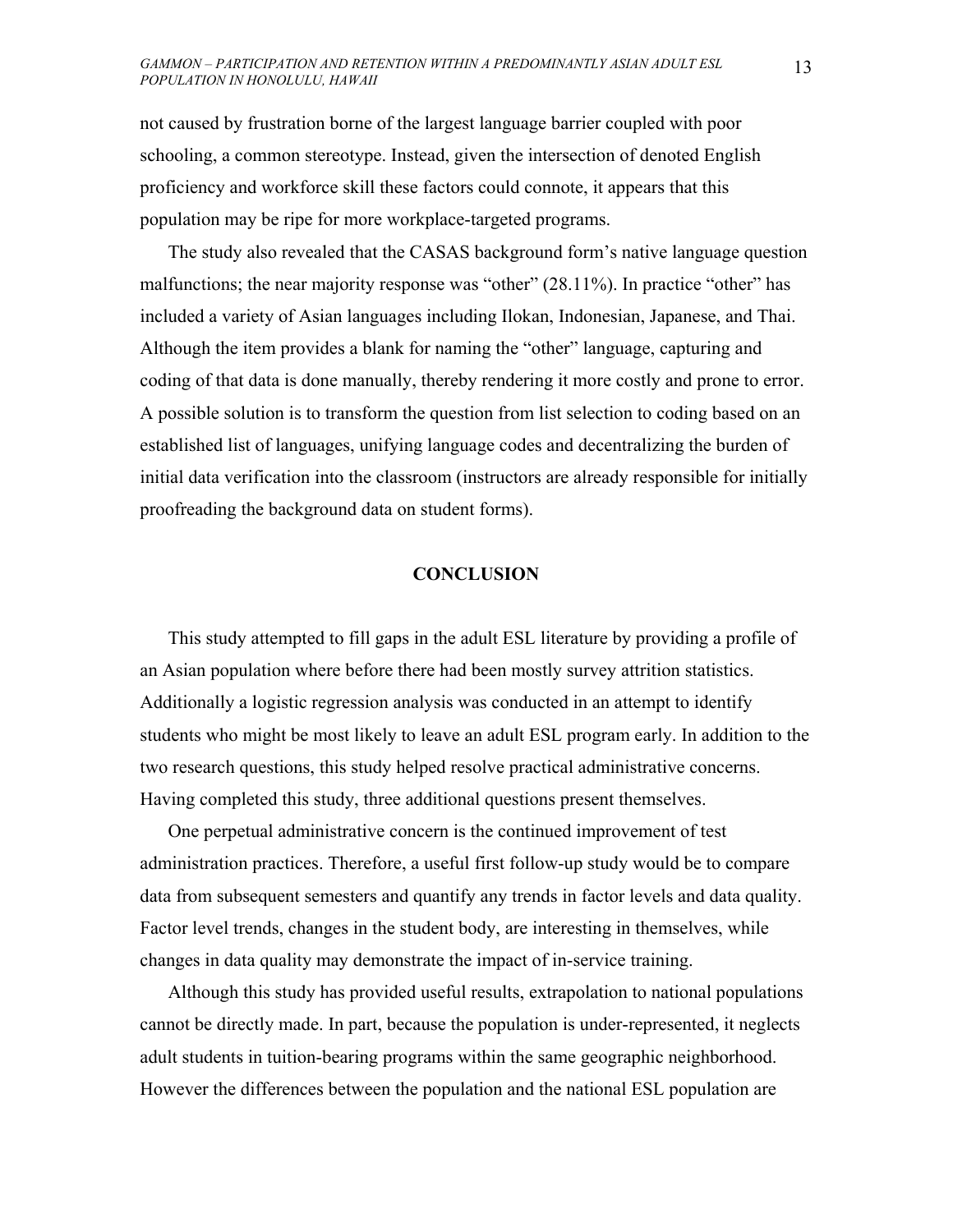likely to be increased by considering those programs. Such programs are primarily offered as college programs, which are unlikely to increase the aggregate age, or decrease the educational level, of the population. Still, a deeper problem exists, which is whether the studied sample is representative. The sample was collected by omitting records with invalid data, however it may be that certain subsections of the population are prone to data errors, perhaps caused by linguistic or cultural barriers. If so, then this study would have very little ability to directly illuminate other contexts.

Finally, the study presents a qualitative opportunity as well. Specifically, case studies need to be considered for the task of identifying and intervening in student withdrawal. Currently the institution can only react to withdrawal; this study was a step in the institution's attempt at becoming more proactive.

### **REFERENCES**

- Belzer, A. (1998). Stopping out, not dropping out. *Focus on Basics, 2*(A). Retrieved March 4, 2004 from http://www.gse.harvard.edu/~ncsall/fob/1998/belzer.htm
- Brick, J. M. (1996). *Undercoverage bias in estimates of characteristics of adults and 0 to 2-year-olds in the 1995 National Household Education Survey. Working Paper No. 96-29.* Washington, DC: US Department of Education, National Center for Education Statistics. Retrieved March 30, 2004 from http://nces.ed.gov/
- Brod, S. (1995). *Outreach and retention in adult ESL literacy programs*. ERIC Digest. (ED383241). Retrieved March 27, 2004 from http://www.ericfacility.net/databases/ERIC\_Digests/ed383241.html
- Brown, J. D., & Hudson, T. (2002). *Criterion-reference language testing*. Cambridge: Cambridge University.
- Bush, G. W. (January 7, 2002). *The No Child Left Behind Act of 2001, executive summary*. US Department of Education. Retrieved November 10, 2003 from http://www.ed.gov/nclb/overview/intro/execsumm.pdf
- Creighton, S., & Hudson, L. (2002). *Participation trends and patterns in adult education: 1991 to 1999, NCES 2002–119*. Washington, DC: US Department of Education, National Center for Education Statistics. Retrieved March 23, 2004 from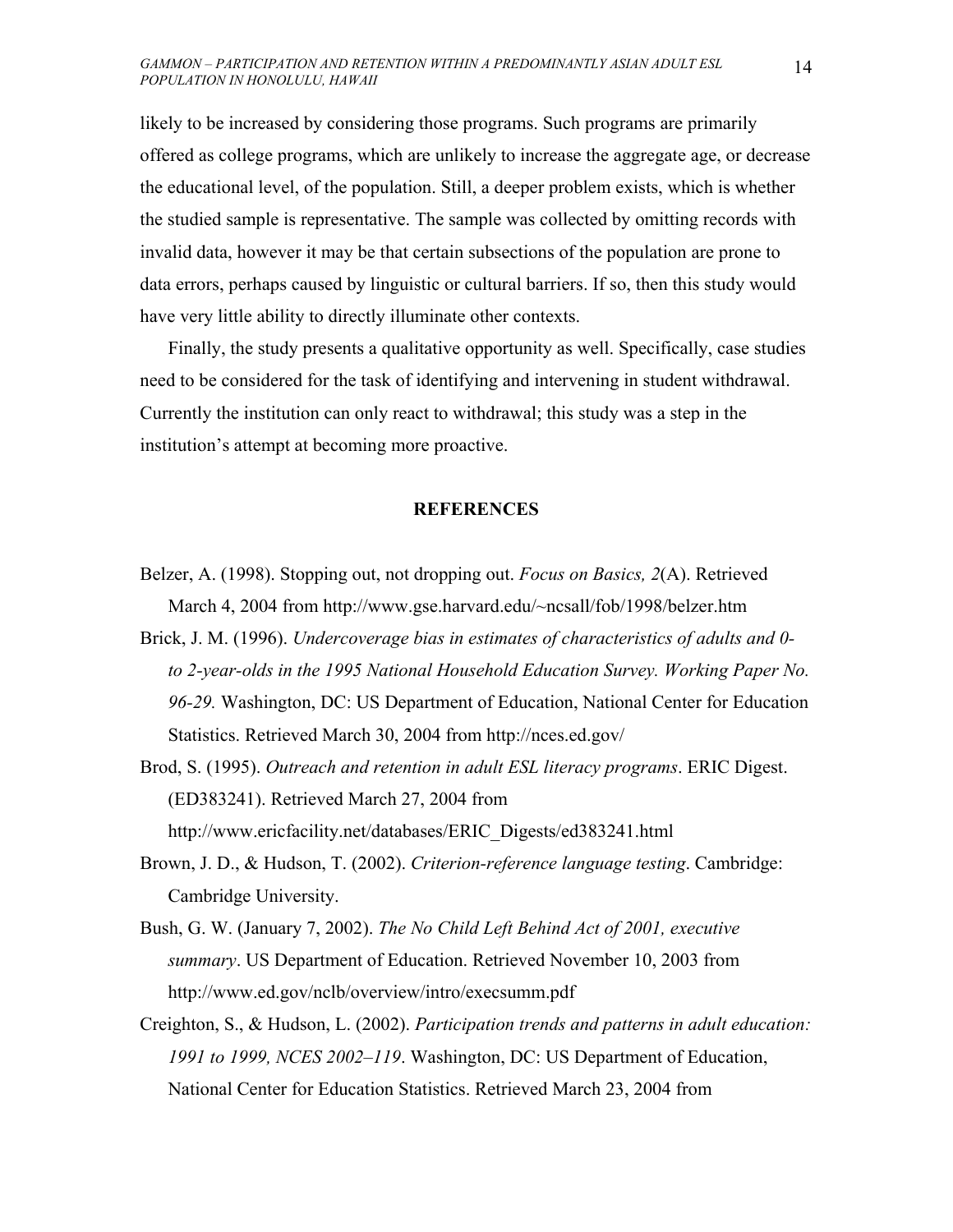http://nces.ed.gov/pubsearch/pubsinfo.asp? pubid=2002119

- Fitzgerald, N. B. (1995). *ESL instruction in adult education: Findings from a national evaluation*. ERIC Digest. Washington, DC: National Clearinghouse for ESL Literacy Education. (EDRS No. EDO—LE—95-03). Retrieved March 23, 2004 from http://www.cal.org/ncle/digests/FITZGERA.HTM
- Gravetter, F. J., & Wallnau, L. B. (2004). *Statistics for the behavioral sciences* (6<sup>th</sup> ed.). Belmont, CA: Thomson & Wadsworth.
- Henry, G. T., & Basile, K. C. (1994). Understanding the decision to participate in formal adult education. *Adult Education Quarterly, 44*(2), pp. 64-82.
- Kerka, S. (1998). *Strategies for retaining adult students: The educationally disadvantaged*. ERIC Digest No. 76. ERIC Clearinghouse. Retrieved March 4, 2004 from http://www.ericfacility.net/databases/ERIC\_Digests/ed299455.html
- Kwang, K., Collins, M., & McArthur, E. (1997). *Participation of adults in English as a second language classes: 1994-95*. Washington, DC: US Department of Education, Office of Educational Research and Improvement. (NCES 97-319). Retrieved March 24, 2004 from http://nces.ed.gov/pubsearch/pubsinfo.asp?pubid=97319
- Kwang, , K., & Creighton, S. (1999). *Participation in adult education in the United States: 1998-99*. Washington, DC: US Department of Education, National Center for Education Statistics. (NCES 2000-027). Retrieved March 24, 2004 from http://www.nces.ed.gov/
- McArthur, E. (1998). *Issue brief: Adult participation in English-as-a-second-language (ESL) classes*. Washington, DC: US Department of Education, National Center for Education Statistics. Retrieved March 23, 2004 from http://www.nces.ed.gov/
- Silva, T., Cahalan, M., & Lacireno-Paquet, N. (1998). *Adult education participation decisions and barriers: Review of conceptual frameworks and empirical studies*. Washington, DC: US Department of Education, National Center for Education Statistics.
- Skilton-Sylvester, E. (2002). Should I stay or should I go? Investigating Cambodian women's participation and investment in adult ESL programs. *Adult Education Quarterly, 53*(1), 9-26.

Stein, S. (2001). *Equipped for the future content standards: What adults need to know*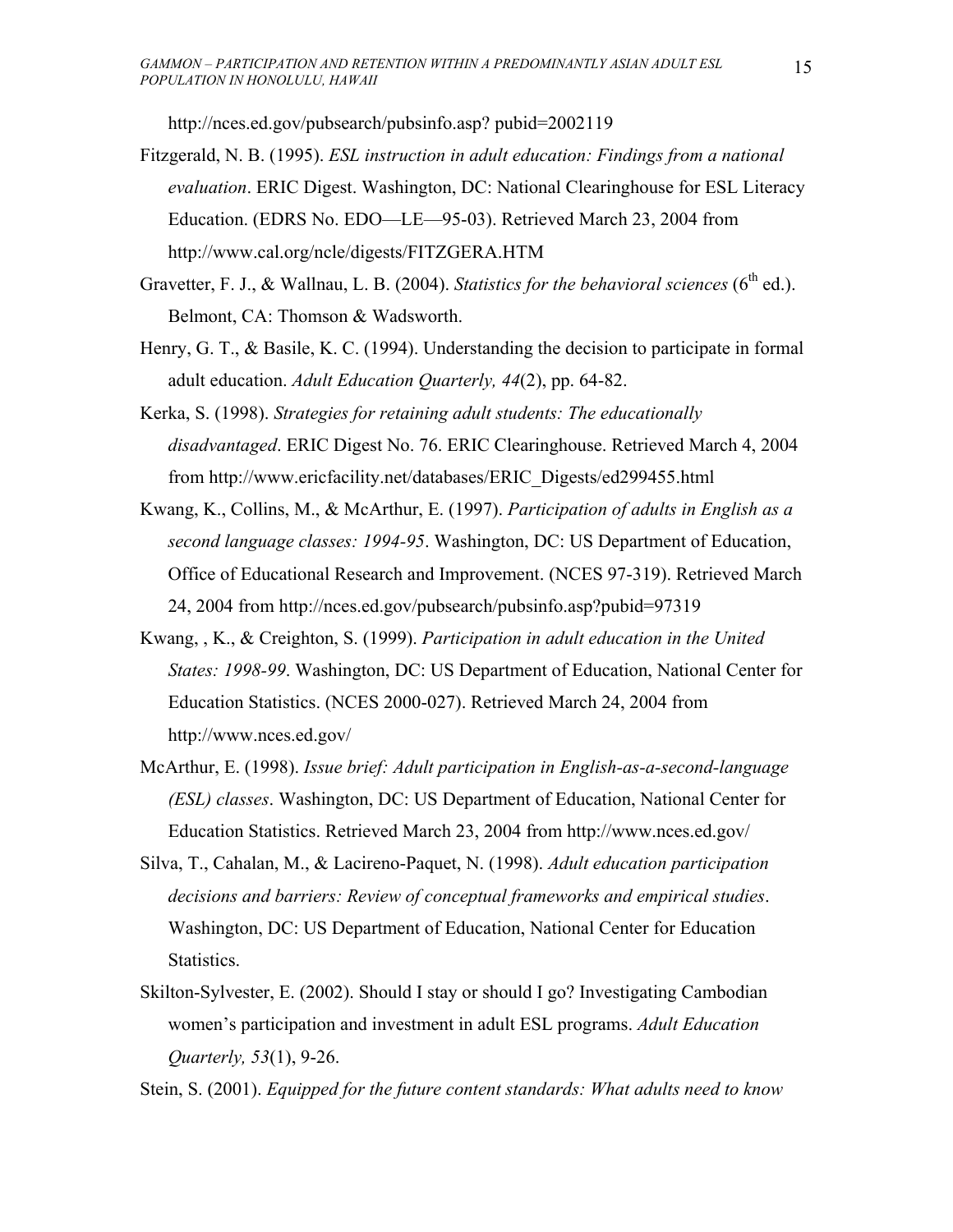*and be able to do in the 21st century*. Washington, DC: National Institute for Literacy. Tabachnick, B. G., & Fidell, L. S. (2001). *Using multivariate statistics* (4<sup>th</sup> ed.). Boston: Allyn & Bacon.

Tikkanen, T. (1998). The age-participation relationship revised: Focus on older adults. *Adult Education Quarterly, 49*(1). Retrieved March 23, 2004 from EBSCO Host/Academic Search Premier (Institutional URL).

United States Census Bureau. (2000). *Hawaii quick facts from the US Census Bureau*. Retrieved November 11, 2003 from

http://quickfacts.census.gov/qfd/states/15000.html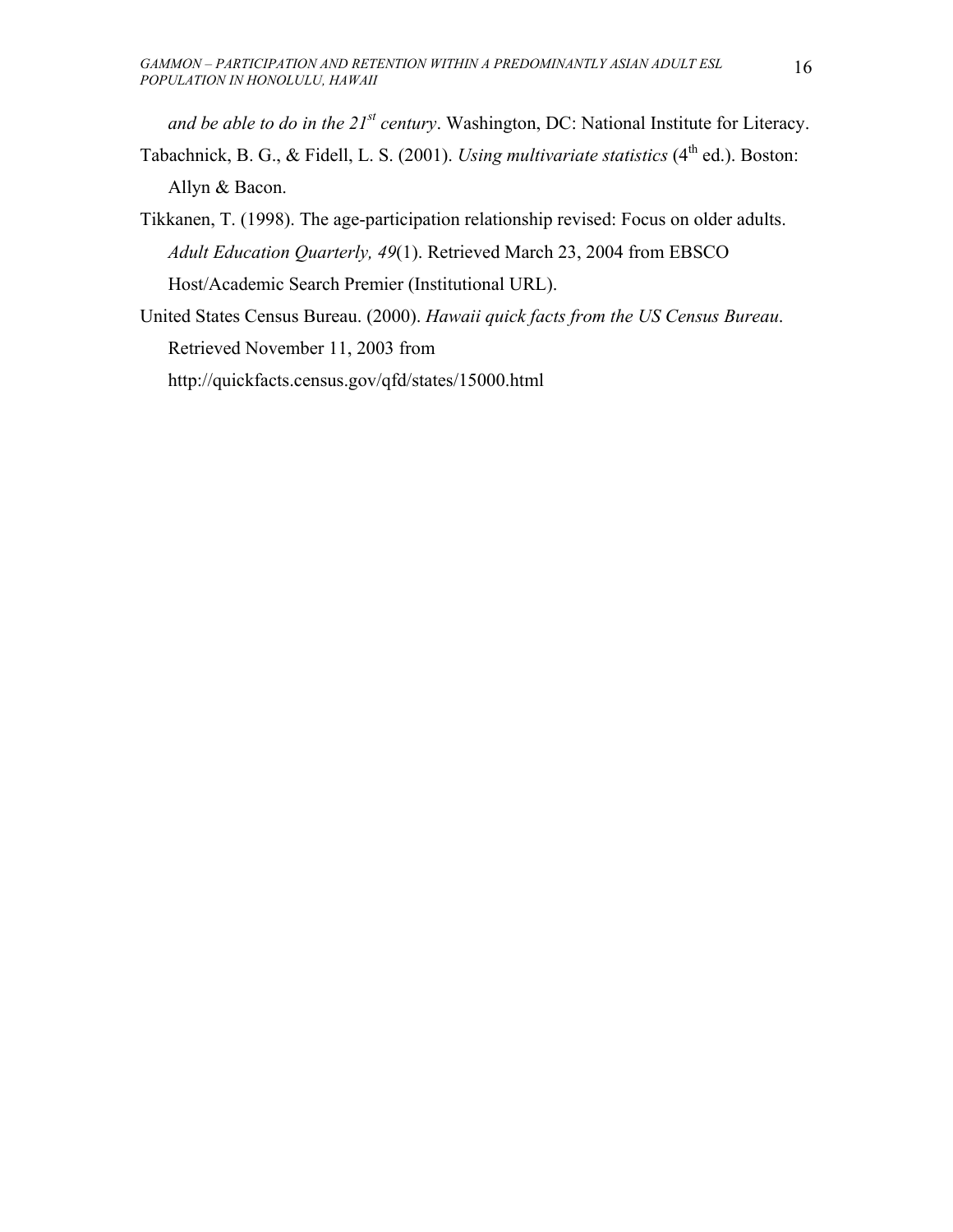#### Table 1

*Level Frequencies: Three Views* 

|                           |                    |                 | Complete Records $(n=594)$ |                  |              |               |                  | Asian Students $(n=560)$ |                  |              |               |                 | Module 1, Asian $(n=468)$ |                |          |               |
|---------------------------|--------------------|-----------------|----------------------------|------------------|--------------|---------------|------------------|--------------------------|------------------|--------------|---------------|-----------------|---------------------------|----------------|----------|---------------|
|                           |                    |                 | Test Count                 |                  |              |               |                  | Test Count               |                  |              |               |                 | Test Count                |                |          |               |
| Factor                    | Level              | -1              | $\overline{c}$             | $\mathfrak{Z}$   | Total        | $\frac{0}{0}$ | $\mathbf{1}$     | $\overline{2}$           | $\mathfrak{Z}$   | Total        | $\frac{0}{0}$ | $\mathbf{1}$    | $\overline{c}$            | 3              | Total    | $\frac{0}{0}$ |
| Class Type                | $ESL-1$            | 54              | 38                         | 44               | 136          | 0.2290        | 53               | 35                       | 42               | 130          | 0.2321        | 27              | 29                        | 40             | 96       | 0.2051        |
|                           | ESL-1 Chinese      | 22              | 21                         | $18\,$           | 61           | 0.1027        | 22               | 21                       | $18\,$           | 61           | 0.1089        | 19              | $20\,$                    | $18\,$         | 57       | 0.1218        |
|                           | ESL-1 Korean       | 16              | 21                         | 15               | 52           | 0.0875        | 16               | $21\,$                   | 15               | 52           | 0.0929        | 15              | $18\,$                    | 15             | $48\,$   | 0.1026        |
|                           | ESL-1 Vietnamese   | $7\overline{ }$ | $7\overline{ }$            | $\overline{3}$   | 17           | 0.0286        | $\boldsymbol{7}$ | $7\phantom{.0}$          | $\overline{3}$   | 17           | 0.0304        | $7\overline{ }$ | $7\phantom{.0}$           | $\mathfrak{Z}$ | 17       | 0.0363        |
|                           | ESL-1 Pre-literacy | $\,8\,$         | $\mathbf{1}$               | -1               | $10\,$       | 0.0168        | 6                | $\mathbf{1}$             | 1                | 8            | 0.0143        | $\mathfrak{Z}$  | $\mathbf{1}$              | $\mathbf{1}$   | 5        | 0.0107        |
|                           | $ESL-2$            | 47              | 19                         | 11               | $77\,$       | 0.1296        | 44               | 18                       | 11               | 73           | 0.1304        | $32\,$          | 16                        | $10\,$         | 58       | 0.1239        |
|                           | ESL-3              | 34              | 18                         | 11               | 63           | 0.1061        | 31               | 16                       | $7\phantom{.0}$  | 54           | 0.0964        | 24              | 16                        | 6              | 46       | 0.0983        |
|                           | ESL-4              | 39              | 23                         | 13               | 75           | 0.1263        | 36               | 22                       | 13               | 71           | 0.1268        | 31              | 15                        | 12             | 58       | 0.1239        |
|                           | $ESL-5$            | 17              | 10                         | 18               | 45           | 0.0758        | 13               | 10                       | 17               | 40           | 0.0714        | 9               | 8                         | 17             | 34       | 0.0726        |
|                           | $ESL-6$            | 32              | 15                         | 11               | 58           | 0.0976        | 31               | 14                       | 9                | 54           | 0.0964        | 27              | 13                        | 9              | 49       | 0.1047        |
|                           | Total              | 276             | 173                        | 145              |              |               | 259              | 165                      | 136              |              |               | 194             | 143                       | 131            |          |               |
| Class Time                | Morning            | 137             | 80                         | 63               | 280          | 0.4714        | 125              | 78                       | 60               | 263          | 0.4696        | 91              | 65                        | 58             | 214      | 0.4573        |
|                           | Afternoon          | 64              | 46                         | 42               | 152          | 0.2559        | 64               | 43                       | 40               | 147          | 0.2625        | 47              | 37                        | 38             | 122      | 0.2607        |
|                           | Evening            | 75              | 47                         | 40               | 162          | 0.2727        | 70               | 44                       | 36               | 150          | 0.2679        | 56              | 41                        | 35             | 132      | 0.2821        |
|                           | Total              | 276             | 173                        | 145              |              |               | 259              | 165                      | 136              |              |               | 194             | 143                       | 131            |          |               |
| Entry Module <sup>a</sup> | $\mathbf{1}$       | 206             | 151                        | 138              | 495          | 0.8333        | 194              | 143                      | 131              | 468          | 0.8357        | NA              | NA                        | $\rm NA$       | $\rm NA$ | NA            |
|                           | $\overline{2}$     | 21              | 10                         | 5                | 36           | 0.0606        | 18               | $10\,$                   | $\mathbf{3}$     | 31           | 0.0554        | <b>NA</b>       | NA                        | NA             | NA       | NA            |
|                           | 3                  | 22              | $\tau$                     | 1                | 30           | 0.0505        | 21               | $7\phantom{.0}$          | $\mathbf{1}$     | 29           | 0.0518        | <b>NA</b>       | NA                        | NA             | NA       | NA            |
|                           | 4                  | 12              | $\overline{4}$             | $\boldsymbol{0}$ | 16           | 0.0269        | 12               | $\overline{4}$           | $\mathbf{0}$     | 16           | 0.0286        | NA              | NA                        | NA             | NA       | NA            |
|                           | 5                  | 14              | $\mathbf{1}$               | -1               | 16           | 0.0269        | 13               | $\mathbf{1}$             | $\mathbf{1}$     | 15           | 0.0268        | $\rm NA$        | $_{\rm NA}$               | NA             | NA       | NA            |
|                           | 6                  | -1              | $\overline{0}$             | $\mathbf{0}$     | $\mathbf{1}$ | 0.0017        | $\mathbf{1}$     | $\boldsymbol{0}$         | $\boldsymbol{0}$ | $\mathbf{1}$ | 0.0018        | NA              | NA                        | NA             | NA       | NA            |
|                           | Total              | 276             | 173                        | 145              |              |               | 259              | 165                      | 136              |              |               | NA              | $\rm NA$                  | NA             |          |               |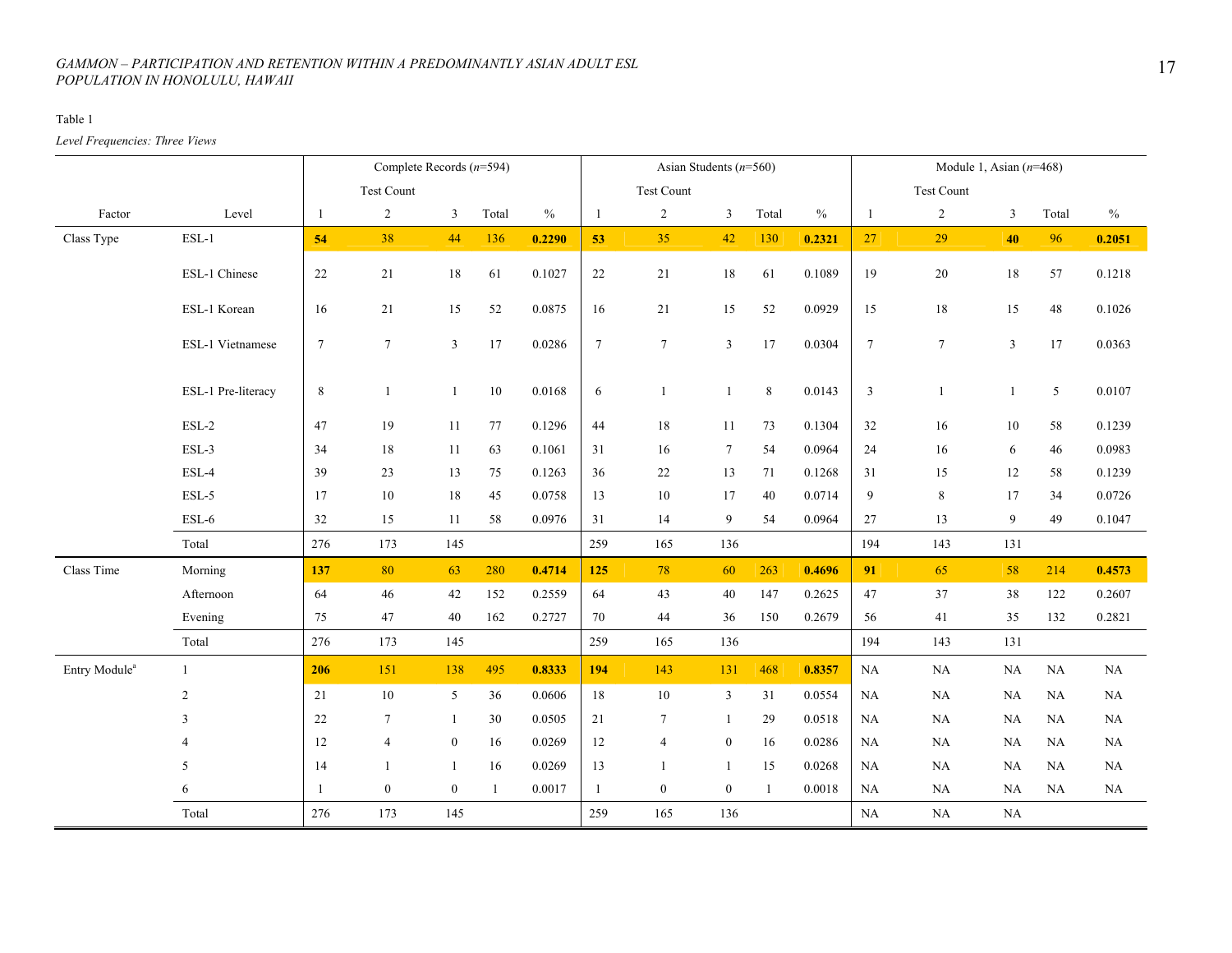| Gender          | Female     | 203              | 126            | 108             | 437          | 0.7357 | <b>190</b>       | 121              | 105              | 416            | 0.7429 | 148              | 103              | 101              | 352              | 0.7521 |
|-----------------|------------|------------------|----------------|-----------------|--------------|--------|------------------|------------------|------------------|----------------|--------|------------------|------------------|------------------|------------------|--------|
|                 | Male       | 73               | 47             | 37              | 157          | 0.2643 | 69               | 44               | 31               | 144            | 0.2571 | 46               | 40               | 30               | 116              | 0.2479 |
|                 | Total      | 276              | 173            | 145             |              |        | 259              | 165              | 136              |                |        | 194              | 143              | 131              |                  |        |
| Ageb            | $16 - 24$  | 26               | 9              | $7\overline{ }$ | $42\,$       | 0.0707 | 22               | $7\overline{ }$  | 6                | 35             | 0.0625 | 10               | 5                | 6                | 21               | 0.0449 |
|                 | 25-34      | 64               | 38             | 23              | 125          | 0.2104 | 61               | 37               | 19               | 117            | 0.2089 | 43               | 32               | 17               | 92               | 0.1966 |
|                 | 35-44      | 74               | 32             | 31              | 137          | 0.2306 | 68               | 30               | 29               | 127            | 0.2268 | 55               | 26               | 28               | 109              | 0.2329 |
|                 | 45-54      | 33               | 36             | 30              | 99           | 0.1667 | 33               | 35               | 29               | 97             | 0.1732 | 25               | 32               | 28               | 85               | 0.1816 |
|                 | 55-64      | 34               | 33             | 21              | 88           | 0.1481 | 32               | 33               | 21               | 86             | 0.1536 | 25               | 28               | $20\,$           | 73               | 0.1560 |
|                 | $65+$      | 45               | 25             | 33              | 103          | 0.1734 | 43               | 23               | 32               | 98             | 0.1750 | 36               | 20               | 32               | 88               | 0.1880 |
|                 | Total      | 276              | 173            | 145             |              |        | 259              | 165              | 136              |                |        | 194              | 143              | 131              |                  |        |
| Native Language | Chinese    | 88               | 58             | 51              | 197          | 0.3316 | 87               | 58               | 51               | 196            | 0.3500 | 64               | 53               | 49               | 166              | 0.3547 |
|                 | English    | $\mathfrak{Z}$   | $\overline{4}$ |                 | $\,8\,$      | 0.0135 | $\mathfrak{Z}$   | $\mathfrak{Z}$   | $\overline{0}$   | 6              | 0.0107 | $\overline{2}$   | $\overline{3}$   | $\mathbf{0}$     | 5                | 0.0107 |
|                 | Farsi      | $\boldsymbol{0}$ | $\mathbf{0}$   |                 | 1            | 0.0017 | $\boldsymbol{0}$ | $\bf{0}$         | $\mathbf{0}$     | $\overline{0}$ | 0.0000 | $\overline{0}$   | $\boldsymbol{0}$ | $\boldsymbol{0}$ | $\boldsymbol{0}$ | 0.0000 |
|                 | Korean     | 68               | 43             | 48              | 159          | 0.2677 | 68               | 43               | 48               | 159            | 0.2839 | 48               | 35               | 46               | 129              | 0.2756 |
|                 | Russian    | $\sqrt{2}$       |                | $\overline{0}$  | $\mathbf{3}$ | 0.0051 | $\bf{0}$         | $\boldsymbol{0}$ | $\boldsymbol{0}$ | $\mathbf{0}$   | 0.0000 | $\overline{0}$   | $\boldsymbol{0}$ | $\boldsymbol{0}$ | $\boldsymbol{0}$ | 0.0000 |
|                 | Spanish    | 5                | 2              | 5               | 12           | 0.0202 | $\bf{0}$         | $\boldsymbol{0}$ | $\mathbf{0}$     | $\overline{0}$ | 0.0000 | $\mathbf{0}$     | $\mathbf{0}$     | $\boldsymbol{0}$ | $\mathbf{0}$     | 0.0000 |
|                 | Tagalog    | $\overline{c}$   | $\mathbf{0}$   | $\mathbf{0}$    | $\sqrt{2}$   | 0.0034 | $\bf{0}$         | $\boldsymbol{0}$ | $\mathbf{0}$     | $\overline{0}$ | 0.0000 | $\boldsymbol{0}$ | $\boldsymbol{0}$ | $\boldsymbol{0}$ | $\boldsymbol{0}$ | 0.0000 |
|                 | Vietnamese | 22               | 13             | 10              | 45           | 0.0758 | 22               | 13               | $10\,$           | 45             | 0.0804 | 20               | 13               | 10               | 43               | 0.0919 |
|                 | Other      | 86               | 52             | 29              | 167          | 0.2811 | 79               | 48               | 27               | 154            | 0.2750 | 60               | 39               | 26               | 125              | 0.2671 |
|                 | Total      | 276              | 173            | 145             |              |        | 259              | 165              | 136              |                |        | 194              | 143              | 131              |                  |        |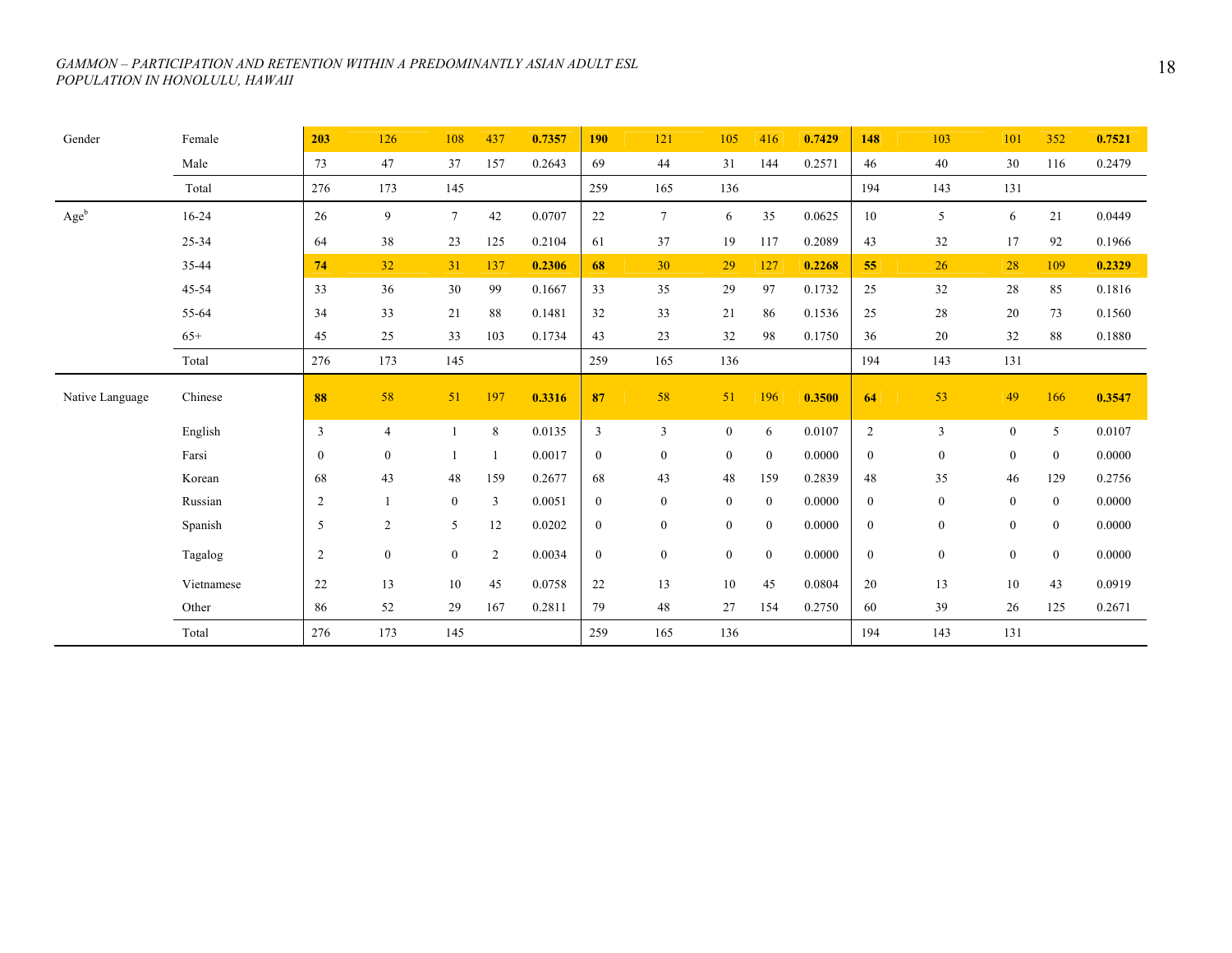|                                        |                          |                |                   | Complete Records $(n=594)$ |       |               |                |                | Asian Students $(n=560)$ |       |               |                |                   | Module 1, Asian $(n=468)$ |        |        |
|----------------------------------------|--------------------------|----------------|-------------------|----------------------------|-------|---------------|----------------|----------------|--------------------------|-------|---------------|----------------|-------------------|---------------------------|--------|--------|
|                                        |                          |                | <b>Test Count</b> |                            |       |               |                | Test Count     |                          |       |               |                | <b>Test Count</b> |                           |        |        |
| Factor                                 | Level                    | 1              | $\overline{c}$    | 3                          | Total | $\frac{0}{0}$ |                | 2              | 3                        | Total | $\frac{0}{0}$ |                | 2                 | 3                         | Total  | $\%$   |
| Highest<br>Grade<br>Level <sup>c</sup> | $\boldsymbol{0}$         | $\overline{4}$ | 6                 | $\overline{2}$             | 12    | 0.0202        | $\overline{4}$ | 6              | 2                        | 12    | 0.0214        | $\overline{4}$ | 6                 | $\overline{2}$            | $12\,$ | 0.0256 |
|                                        | $1 - 6$                  | 18             | $10\,$            | 17                         | 45    | 0.0758        | 18             | 9              | 14                       | 41    | 0.0732        | 14             | 9                 | 13                        | 36     | 0.0769 |
|                                        | $7 - 8$                  | 6              | 8                 | 14                         | 28    | 0.0471        | 5              | 8              | 14                       | 27    | 0.0482        | 5              | $\,$ 8 $\,$       | 14                        | $27\,$ | 0.0577 |
|                                        | $9 - 12$                 | 157            | 101               | 71                         | 329   | 0.5539        | 149            | 95             | 67                       | 311   | 0.5554        | 110            | 83                | 65                        | 258    | 0.5513 |
|                                        | $13 - 16$                | 76             | $42\,$            | 38                         | 156   | 0.2626        | 71             | 42             | 36                       | 149   | 0.2661        | 52             | 33                | 34                        | 119    | 0.2543 |
|                                        | $17 - 19$                | 15             | 6                 | $\overline{3}$             | 24    | 0.0404        | 12             | 5              | 3                        | 20    | 0.0357        | 9              | $\overline{4}$    | $\mathfrak{Z}$            | 16     | 0.0342 |
|                                        | Total                    | 276            | 173               | 145                        |       |               | 259            | 165            | 136                      |       |               | 194            | 143               | 131                       |        |        |
| Highest<br>Diploma                     | None                     | 44             | 37                | 51                         | 132   | 0.2222        | 43             | 37             | 46                       | 126   | 0.2250        | 32             | 35                | 45                        | 112    | 0.2393 |
|                                        | <b>GED</b>               | 3              | $\boldsymbol{0}$  | $\overline{3}$             | 6     | 0.0101        | 3              | $\overline{0}$ | 3                        | 6     | 0.0107        | 3              | $\mathbf{0}$      | $\overline{3}$            | 6      | 0.0128 |
|                                        | High School              | 120            | 69                | 43                         | 232   | 0.3906        | 113            | 65             | 41                       | 219   | 0.3911        | 86             | 58                | 39                        | 183    | 0.3910 |
|                                        | Technical<br>Certificate | 8              | 10                | $\overline{4}$             | 22    | 0.0370        | 5              | 10             | $\overline{4}$           | 19    | 0.0339        | $\overline{4}$ | $\overline{9}$    | $\overline{4}$            | 17     | 0.0363 |
|                                        | AA/AS                    | 20             | 18                | $\overline{7}$             | 45    | 0.0758        | 19             | 18             | $7\phantom{.0}$          | 44    | 0.0786        | 16             | 13                | $\tau$                    | 36     | 0.0769 |
|                                        | 4yr College              | 54             | 27                | 25                         | 106   | 0.1785        | $50\,$         | $27\,$         | 24                       | 101   | 0.1804        | 38             | $22\,$            | 22                        | 82     | 0.1752 |
|                                        | Graduate<br>Studies      | 10             | $\overline{4}$    | $\overline{3}$             | 17    | 0.0286        | 9              |                | 2                        | 12    | 0.0214        | 6              | 1                 | $\overline{2}$            | 9      | 0.0192 |
|                                        | Other                    | 17             | 8                 | 9                          | 34    | 0.0572        | 17             | $\tau$         | 9                        | 33    | 0.0589        | 9              | 5                 | 9                         | 23     | 0.0491 |
|                                        | Total                    | 276            | 173               | 145                        |       |               | 259            | 165            | 136                      |       |               | 194            | 143               | 131                       |        |        |
| Ed.<br>Outside<br>$U.S.?$ <sup>d</sup> | Yes                      | 200            | 111               | 96                         | 407   | 0.6852        | 186            | 104            | 94                       | 384   | 0.6857        | 146            | 88                | 90                        | 324    | 0.6923 |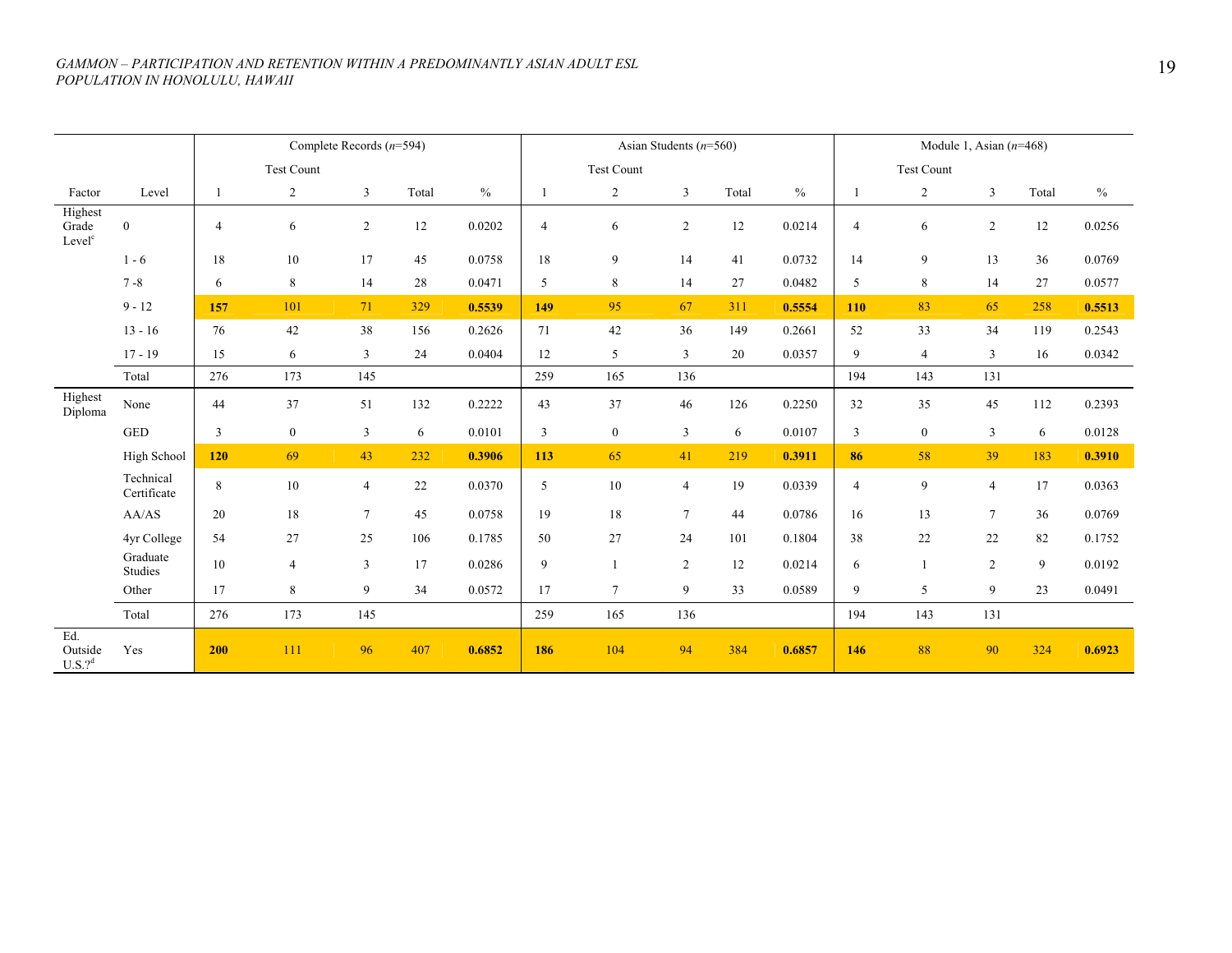| Labor Status           | Employed                                  | 70             | 38        | 41             | 149 | 0.2508 | 65        | 36        | 37        | 138       | 0.2464    | 56        | 36        | 37        | 129       | 0.2756    |
|------------------------|-------------------------------------------|----------------|-----------|----------------|-----|--------|-----------|-----------|-----------|-----------|-----------|-----------|-----------|-----------|-----------|-----------|
|                        | Unemployed                                | 127            | 92        | 59             | 278 | 0.4680 | 117       | 87        | 55        | 259       | 0.4625    | 79        | 73        | 52        | 204       | 0.4359    |
|                        | Not seeking work                          | 52             | 27        | 19             | 98  | 0.1650 | 52        | 26        | 18        | 96        | 0.1714    | 35        | 19        | 17        | 71        | 0.1517    |
|                        | Retired                                   | 27             | 16        | 26             | 69  | 0.1162 | 25        | 16        | 26        | 67        | 0.1196    | 24        | 15        | 25        | 64        | 0.1368    |
|                        | Total                                     | 276            | 173       | 145            |     |        | 259       | 165       | 136       |           |           | 194       | 143       | 131       |           |           |
| Ethnicity <sup>e</sup> | Asian                                     | 259            | 165       | 136            | 560 | 0.9428 | NA        | NA        | NA        | NA        | NA        | NA        | NA        | NA        | NA        | <b>NA</b> |
|                        | <b>Black</b>                              | $\overline{2}$ | $\theta$  |                | 3   | 0.0051 | NA        | <b>NA</b> | <b>NA</b> | <b>NA</b> | <b>NA</b> | <b>NA</b> | NA        | NA        | <b>NA</b> | NA        |
|                        | Filipino                                  | $\overline{c}$ | 0         | $\overline{0}$ | 2   | 0.0034 | NA        | NA        | <b>NA</b> | <b>NA</b> | <b>NA</b> | <b>NA</b> | NA        | <b>NA</b> | NA        | NA        |
|                        | Hispanic                                  | 11             | 3         | 5              | 19  | 0.0320 | NA        | <b>NA</b> | <b>NA</b> | <b>NA</b> | <b>NA</b> | <b>NA</b> | <b>NA</b> | NA        | NA        | NA        |
|                        | Native Hawaiian or other Pacific Islander | 3              |           |                | 8   | 0.0135 | <b>NA</b> | NA        | <b>NA</b> | <b>NA</b> | <b>NA</b> | <b>NA</b> | NA        | <b>NA</b> | NA        | NA        |
|                        | White                                     | 13             | 5         |                | 25  | 0.0421 | NA        | NA        | <b>NA</b> | <b>NA</b> | <b>NA</b> | <b>NA</b> | <b>NA</b> | <b>NA</b> | NA        | <b>NA</b> |
|                        | Total <sup>f</sup>                        | NA             | <b>NA</b> | NA             |     |        | <b>NA</b> | NA        | <b>NA</b> |           | <b>NA</b> | <b>NA</b> | NA        | NA        |           |           |

Note. Each vertical slice represents a subset of that slice to the left. Highlighting indicates most frequent level.

<sup>a</sup>Each module = 10 class days for morning and afternoon, 8 for evening. bMatches NHES Brackets.

cGrade level brackets based on school structures in institution's district.

 $d$ "No" determined by subtracting row total from *n*.  $d$ <sup>2</sup>Labels as used on CASAS form.

fTotals are irrelevant, multiple categories could be selected per subject.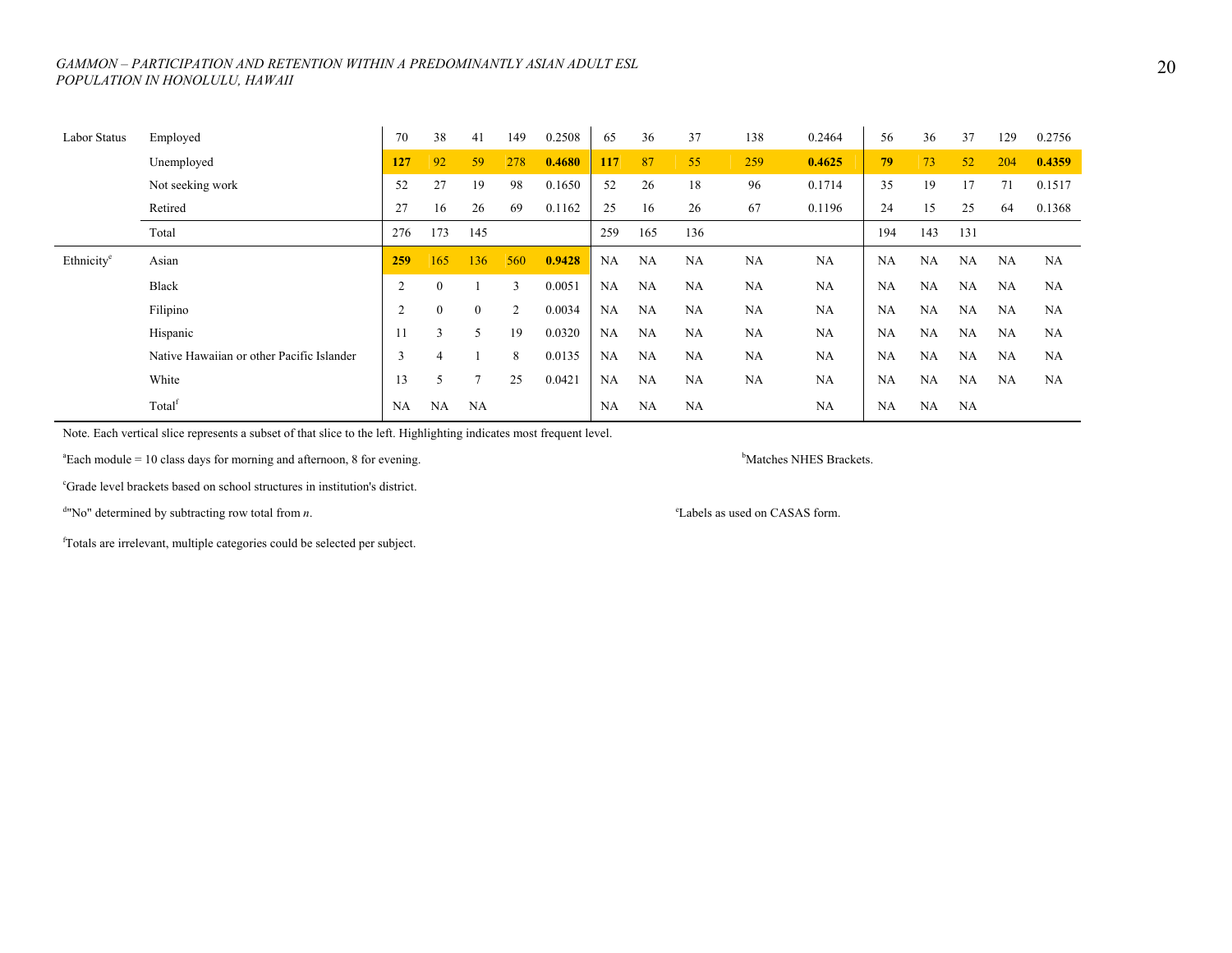#### Table 2

*Level Frequencies: Four Views, Further Collapsing* 

|                              |                        |     | Module 1, Asian Collapsed $(n=431)$ |         |        |               |                |                |              | Morning $(n=202)$ |        |                 |                 |                 | Afternoon $(n=103)$ |        |                |                 |                 |         |               |
|------------------------------|------------------------|-----|-------------------------------------|---------|--------|---------------|----------------|----------------|--------------|-------------------|--------|-----------------|-----------------|-----------------|---------------------|--------|----------------|-----------------|-----------------|---------|---------------|
|                              |                        |     | Count                               |         |        |               |                | Count          |              |                   |        |                 | Count           |                 |                     |        |                | Count           |                 |         |               |
| Factor                       | Level                  | -1  | $\overline{2}$                      | 3       | Total  | $\frac{0}{0}$ | 1              | $\overline{2}$ | $\mathbf{3}$ | Total             | $\%$   | $\mathbf{1}$    | $\overline{2}$  | 3               | Total               | $\%$   | 1              | $\overline{2}$  | $\overline{3}$  | Total   | $\frac{0}{0}$ |
| Class Type <sup>a</sup>      | $ESL-1$                | 26  | $27\,$                              | 37      | $90\,$ | 0.2088        | 19             | $20\,$         | 24           | 63                | 0.3119 | 5               | $\sqrt{5}$      | 9               | 19                  | 0.1845 | $\overline{2}$ | $\overline{c}$  | $\overline{4}$  | $\,8\,$ | 0.0635        |
|                              | ESL-1 Bilingual        | 39  | 43                                  | 35      | 117    | 0.2715        | 6              | $\overline{4}$ | 5            | 15                | 0.0743 | 14              | 13              | 13              | 40                  | 0.3883 | 19             | 26              | 17              | 62      | 0.4921        |
|                              | <b>ESL 2-3</b>         | 54  | 31                                  | 15      | 100    | 0.2320        | 25             | 19             | 6            | 50                | 0.2475 | 8               | $\tau$          | $\overline{2}$  | 17                  | 0.1650 | 21             | 5               | $7\phantom{.0}$ | 33      | 0.2619        |
|                              | <b>ESL 4-6</b>         | 58  | 33                                  | 33      | 124    | 0.2877        | 34             | 20             | 20           | 74                | 0.3663 | 12              | $\tau$          | 8               | 27                  | 0.2621 | 12             | 6               | 5               | 23      | 0.1825        |
|                              | Total                  | 177 | 134                                 | 120     |        |               | 84             | 63             | 55           |                   |        | 39              | 32              | 32              |                     |        | 54             | 39              | 33              |         |               |
| Gender                       | Female                 | 137 | 95                                  | 93      | 325    | 0.7541        | 70             | 46             | 45           | 161               | 0.7970 | 35              | 28              | 29              | 92                  | 0.8932 | 32             | 21              | 19              | 72      | 0.5714        |
|                              | Male                   | 40  | 39                                  | 27      | 106    | 0.2459        | 14             | 17             | $10\,$       | 41                | 0.2030 | $\overline{4}$  | $\overline{4}$  | 3               | 11                  | 0.1068 | 22             | 18              | 14              | 54      | 0.4286        |
|                              | Total                  | 177 | 134                                 | $120\,$ |        |               | 84             | 63             | 55           |                   |        | 39              | 32              | $32\,$          |                     |        | 54             | 39              | 33              |         |               |
| Age                          | $16 - 34$ <sup>b</sup> | 49  | 35                                  | 20      | 104    | 0.2413        | 19             | 18             | $10\,$       | 47                | 0.2327 | $8\,$           | 3               | $\sqrt{2}$      | 13                  | 0.1262 | 22             | 14              | 8 <sup>°</sup>  | 44      | 0.3492        |
|                              | 35-44                  | 50  | 23                                  | 26      | 99     | 0.2297        | 24             | 11             | 13           | 48                | 0.2376 | 10              | 5               | $7\phantom{.0}$ | 22                  | 0.2136 | 16             | $7\phantom{.0}$ | 6               | 29      | 0.2302        |
|                              | 45-54                  | 22  | 31                                  | 27      | 80     | 0.1856        | 12             | 10             | 9            | 31                | 0.1535 | 4               | 13              | $7\phantom{.0}$ | 24                  | 0.2330 | 6              | 8               | 11              | 25      | 0.1984        |
|                              | 55-64                  | 24  | 26                                  | 18      | 68     | 0.1578        | 11             | 13             | 9            | 33                | 0.1634 | $7\phantom{.0}$ | 4               | $\overline{4}$  | 15                  | 0.1456 | 6              | 9               | 5               | 20      | 0.1587        |
|                              | $65+$                  | 32  |                                     | 29      | 80     | 0.1856        | 18             | 11             | 14           | 43                | 0.2129 | $10\,$          | $7\phantom{.0}$ | 12              | 29                  | 0.2816 | $\overline{4}$ | 1               | 3               | 8       | 0.0635        |
|                              | Total                  | 177 | 134                                 | 120     |        |               | 84             | 63             | 55           |                   |        | 39              | 32              | 32              |                     |        | 54             | 39              | 33              |         |               |
| Native Language              | Chinese                | 63  | 50                                  | 48      | 161    | 0.3735        | 36             | 29             | 28           | 93                | 0.4604 | 3               |                 | $\overline{2}$  | 6                   | 0.0583 | 24             | 20              | $18\,$          | 62      | 0.4921        |
|                              | Korean                 | 39  | 34                                  | 40      | 113    | 0.2622        | 17             | 12             | 12           | 41                | 0.2030 | 21              | 18              | 25              | 64                  | 0.6214 | $\mathbf{1}$   | $\overline{4}$  | $\overline{3}$  | 8       | 0.0635        |
|                              | Vietnamese             | 19  | 13                                  | 9       | 41     | 0.0951        | $\overline{2}$ | 3              |              | 6                 | 0.0297 | $\mathbf{1}$    | $\overline{1}$  |                 | 2                   | 0.0194 | 16             | 9               | 8               | 33      | 0.2619        |
|                              | Other                  | 56  | 37                                  | 23      | 116    | 0.2691        | 29             | 19             | 14           | 62                | 0.3069 | 14              | 12              | 5               | 31                  | 0.3010 | 13             | 6               | $\overline{4}$  | 23      | 0.1825        |
|                              | Total                  | 177 | 134                                 | 120     |        |               | 84             | 63             | 55           |                   |        | 39              | 32              | 32              |                     |        | 54             | 39              | 33              |         |               |
| Highest Diploma <sup>c</sup> | None                   | 32  | 33                                  | 45      | 110    | 0.2552        | 12             | 14             | 18           | 44                | 0.2178 | $\overline{2}$  | 5               | 11              | 18                  | 0.1748 | 18             | 14              | 16              | 48      | 0.3810        |
|                              | All High School        | 88  | 57                                  | 42      | 187    | 0.4339        | 38             | 25             | 18           | 81                | 0.4010 | 26              | 19              | 14              | 59                  | 0.5728 | 24             | 13              | 10              | 47      | 0.3730        |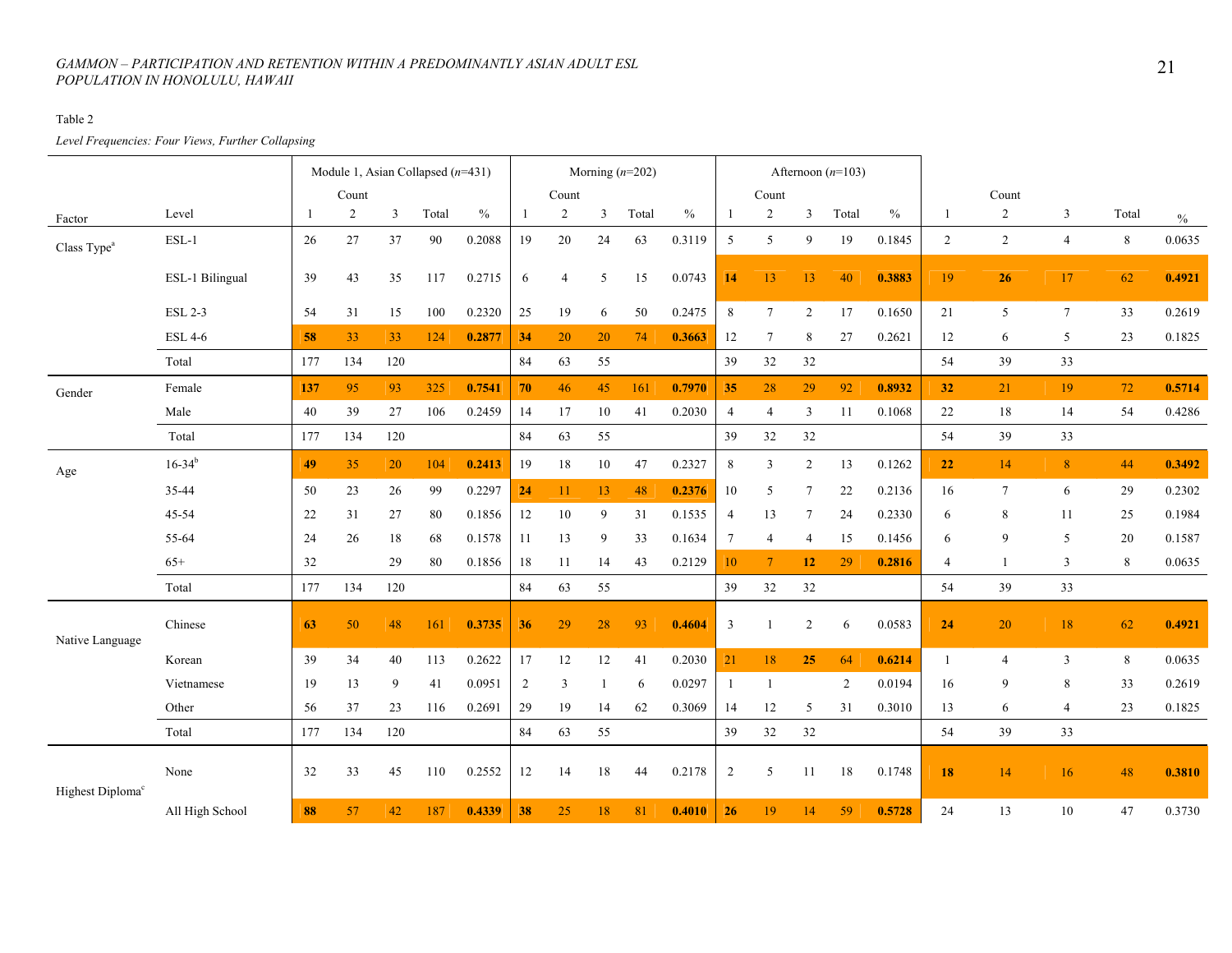|                   | Tech. Cert., A.A., A.S.  | 20         | 22  | 11  | 53  | 0.1230 | 13 |    | 6  | 30  | 0.1485 | 3               | $\mathcal{R}$   | 3  | 9  | 0.0874 | $\overline{4}$ | 8      | $\overline{2}$ | 14 | 0.1111 |
|-------------------|--------------------------|------------|-----|-----|-----|--------|----|----|----|-----|--------|-----------------|-----------------|----|----|--------|----------------|--------|----------------|----|--------|
|                   | 4yr College              | 37         | 22  | 22  | 81  | 0.1879 | 21 | 13 | 13 | 47  | 0.2327 | 8               | 5               | 4  | 17 | 0.1650 | 8              | 4      |                | 17 | 0.1349 |
|                   | Total                    | 177        | 134 | 120 |     |        | 84 | 63 | 55 |     |        | 39              | 32              | 32 |    |        | 54             | 39     | 33             |    |        |
| Ed. Outside U.S.? | Yes                      | <b>129</b> | 83  | 80  | 292 | 0.6775 | 63 | 42 | 37 | 142 | 0.7030 | 30 <sup>°</sup> | 21              | 21 | 72 | 0.6990 | 36             | 20     | $22^{\circ}$   | 78 | 0.6190 |
| Labor Status      | Employed                 | 51         | 33  | 34  | 118 | 0.2738 | 14 | 8  |    | 29  | 0.1436 | .5              | $\overline{c}$  | 6  | 13 | 0.1262 | 32             | 23     | 21             | 76 | 0.6032 |
|                   | Unemployed               | 72         | 68  | 50  | 190 | 0.4408 | 43 | 35 | 28 | 106 | 0.5248 | 15              | 19 <sup>°</sup> | 12 | 46 | 0.4466 | 14             | 14     | 10             | 38 | 0.3016 |
|                   | Not working <sup>d</sup> | 54         | 33  | 36  | 123 | 0.2854 | 27 | 20 | 20 | 67  | 0.3317 | 19              |                 | 14 | 44 | 0.4272 | 8              | $\sim$ | $\sim$         | 12 | 0.0952 |
|                   | Total                    | 177        | 134 | 120 |     |        | 84 | 63 | 55 |     |        | 39              | 32              | 32 |    |        | 54             | 39     | 33             |    |        |

Note. Factor and level notes from prior tables apply except where superceded by notes below.

Bold indicates most frequent level in group and by test.<br><sup>a</sup>Categories collapsed from Table 1.

<sup>b</sup>Collapses first two brackets from Table 1.

<sup>c</sup>Collapses categories from Table 1.

<sup>d</sup>Collapses last two categories from Table 1.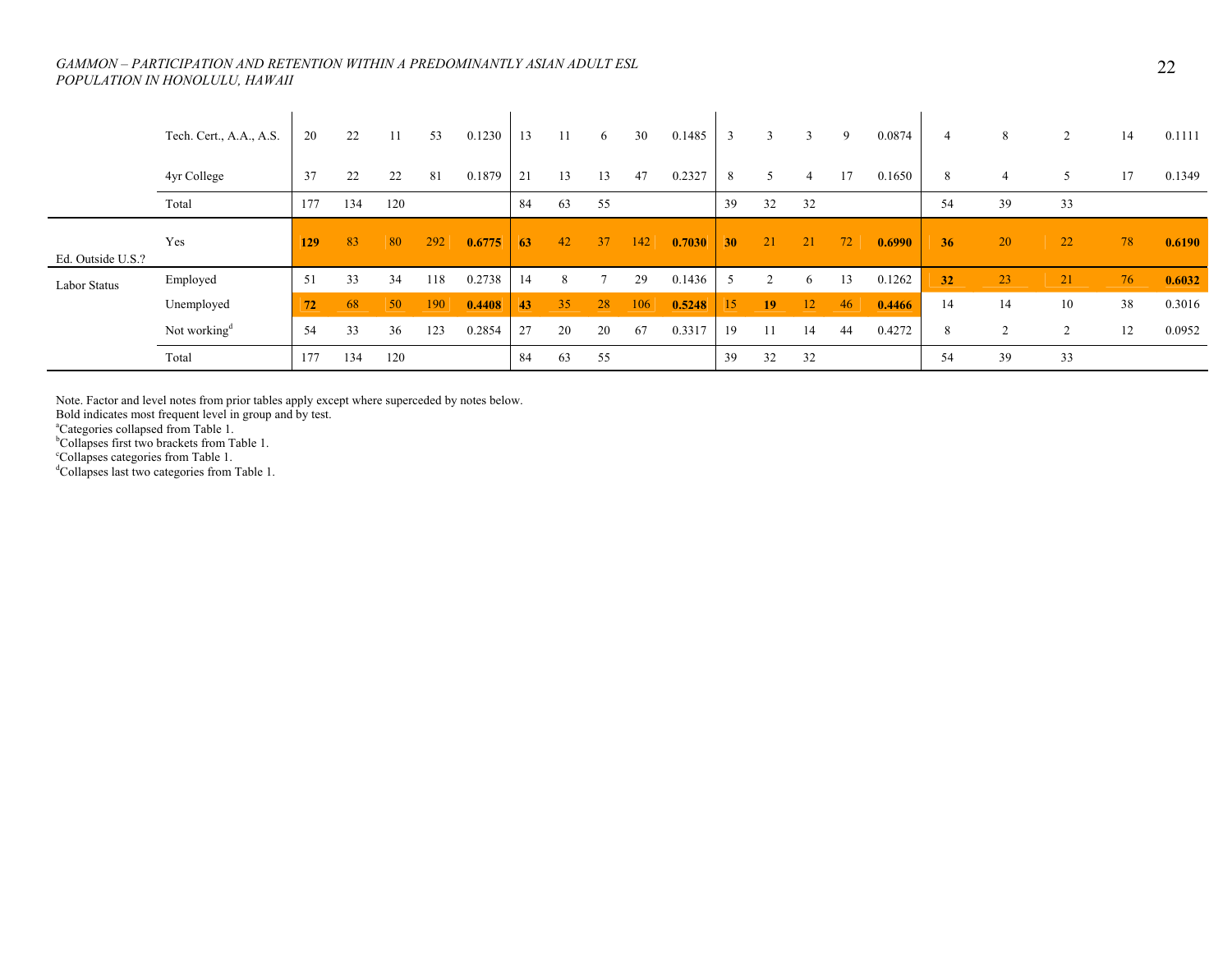| Table 3    |
|------------|
| Model Fits |

| Model                     | Empty % | Intept $-211^a$ | Final -211 | Model Chi <sup>2b</sup> | df | Chi <sup>2</sup> $p$ level |
|---------------------------|---------|-----------------|------------|-------------------------|----|----------------------------|
| Primary                   | 0.638   | 953.938         | 843.534    | 110.405                 | 64 | 0.005                      |
| Collapsed                 | 0.638   | 860.616         | 789.438    | 71.178                  | 38 | 0.005                      |
| Morning                   | 0.623   | 395.730         | 366.450    | 29.280                  | 34 | $\sim$ $\sim$              |
| Afternoon                 | 0.626   | 205.868         | 162.330    | 43.538                  | 34 | 0.1                        |
| Evening                   | 0.639   | 258.118         | 208,487    | 49.631                  | 34 | 0.025                      |
| Evening<br>w/interactions | 0.083   | 58.200          | 37.668     | 20.531                  | 14 | $- -$                      |

 $a$ "-2ll" = -2 Log Likelihood.

<sup>b</sup> "The chi-square statistic is the difference in -2 log-likelihoods between the final model and a reduced model. The reduced model is formed by omitting an effect from the final model. The null hypothesis is that all parameters of that effect are 0." (SPSS)

Table 4 *Likelihood Ratio for Module 1, Asian* 

| Effect          | Model -211 | Chi <sup>2</sup> | df             | Chi <sup>2</sup> $p$ level |
|-----------------|------------|------------------|----------------|----------------------------|
| Intercept       | 843.534    | 0.000            | $\theta$       |                            |
| Gender          | 847.915    | 4.381            | $\overline{c}$ |                            |
| Age             | 856.691    | 13.157           | 10             | --                         |
| Class Type      | 878.364    | 34.830           | 18             | 0.01                       |
| Class Time      | 845.833    | 2.300            | 4              | --                         |
| Diploma         | 869.090    | 25.556           | 14             | 0.05                       |
|                 |            |                  |                |                            |
| Native Language | 856.048    | 12.514           | 8              |                            |
| Labor Status    | 845.483    | 1.950            | 6              |                            |
|                 |            |                  |                |                            |

| Ed. outside U.S.? | 849.825 | 6.291 | 0.05 |
|-------------------|---------|-------|------|
|                   |         |       |      |

Note. Notes from prior table apply.

L.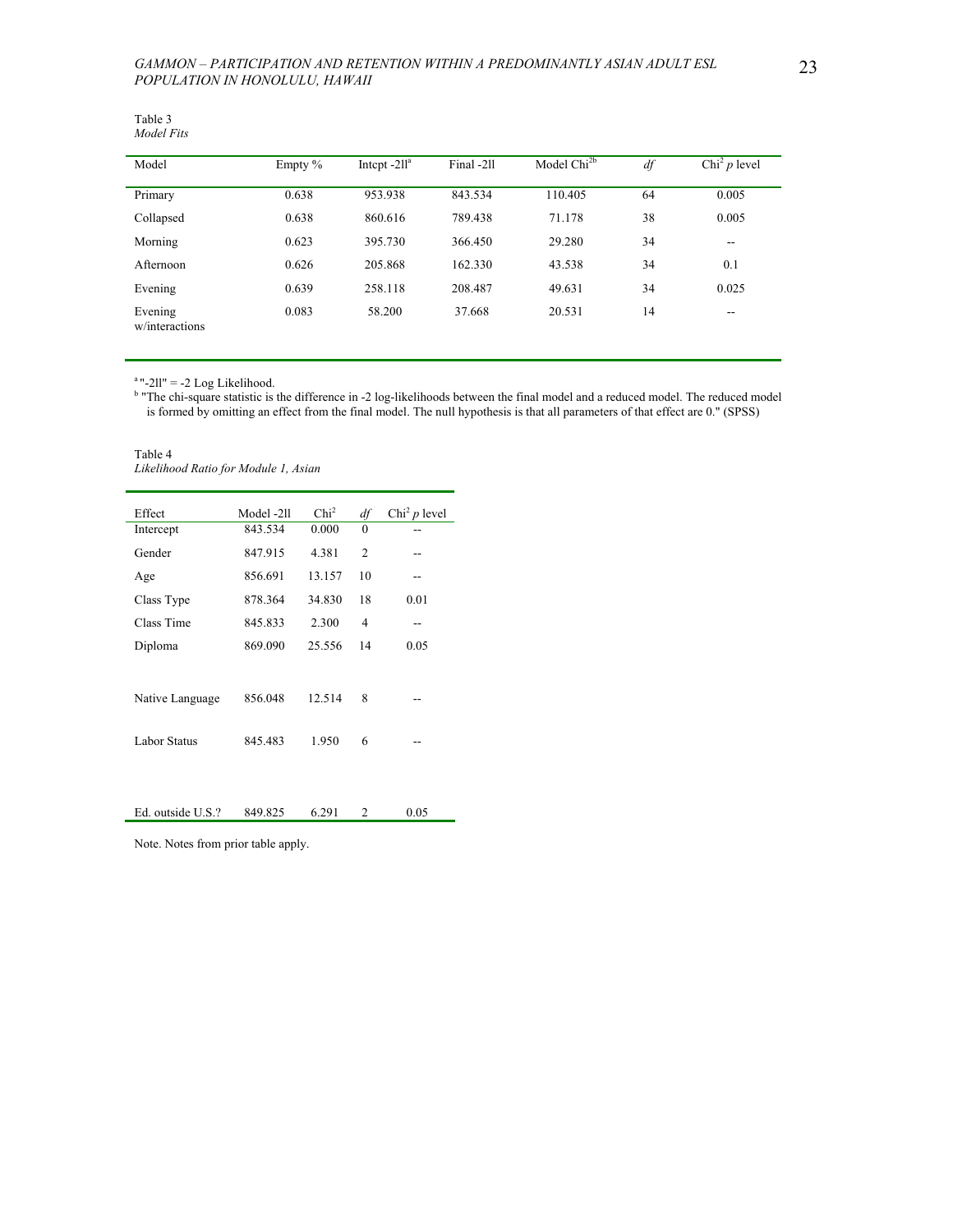| Table 5                        |  |
|--------------------------------|--|
| Likelihood Ratio for Collapsed |  |

| Effect              | Model -211 | Chi <sup>2</sup> | $df$           | Chi <sup>2</sup> $p$ level |
|---------------------|------------|------------------|----------------|----------------------------|
| Intercept           | 789.438    | 0.000            | $\mathbf{0}$   | --                         |
| Gender              | 793.364    | 3.927            | $\overline{c}$ | $-$                        |
| Age                 | 804.926    | 15.488           | 8              | 0.1                        |
| Class Type          | 804.103    | 14.666           | 6              | 0.025                      |
| Class Time          | 790.208    | 0.771            | $\overline{4}$ | $- -$                      |
| Diploma             | 805.998    | 16.560           | 6              | 0.025                      |
| Native Language     | 794.781    | 5.343            | 6              | --                         |
| <b>Labor Status</b> | 791.607    | 2.170            | $\overline{4}$ | --                         |
|                     |            |                  |                |                            |
| Ed. outside U.S.?   | 794.627    | 5.190            | 2              | 0.1                        |

Note. Notes from prior table apply.

#### Table 6

*Likelihood Ratio Tests for Afternoon* 

| Effect              | Model -211 | Chi <sup>2</sup> | df             | Chi <sup>2</sup> $p$ level |
|---------------------|------------|------------------|----------------|----------------------------|
| Intercept           | 162.330    | 0.000            | $\mathbf{0}$   |                            |
| Gender              | 162.353    | 0.023            | $\overline{2}$ | --                         |
| Age                 | 175.642    | 13.312           | 8              | --                         |
| Class Type          | 168.045    | 5.716            | 6              | $-$                        |
| Diploma             | 172.934    | 10.604           | 6              | --                         |
|                     |            |                  |                |                            |
| Native Language     | 168.799    | 6.469            | 6              | --                         |
| <b>Labor Status</b> | 167.313    | 4.984            | 4              | --                         |
|                     |            |                  |                |                            |
| Ed. outside U.S.?   | 164.933    | 2.603            | $\overline{2}$ | --                         |

Note. Notes from prior table apply.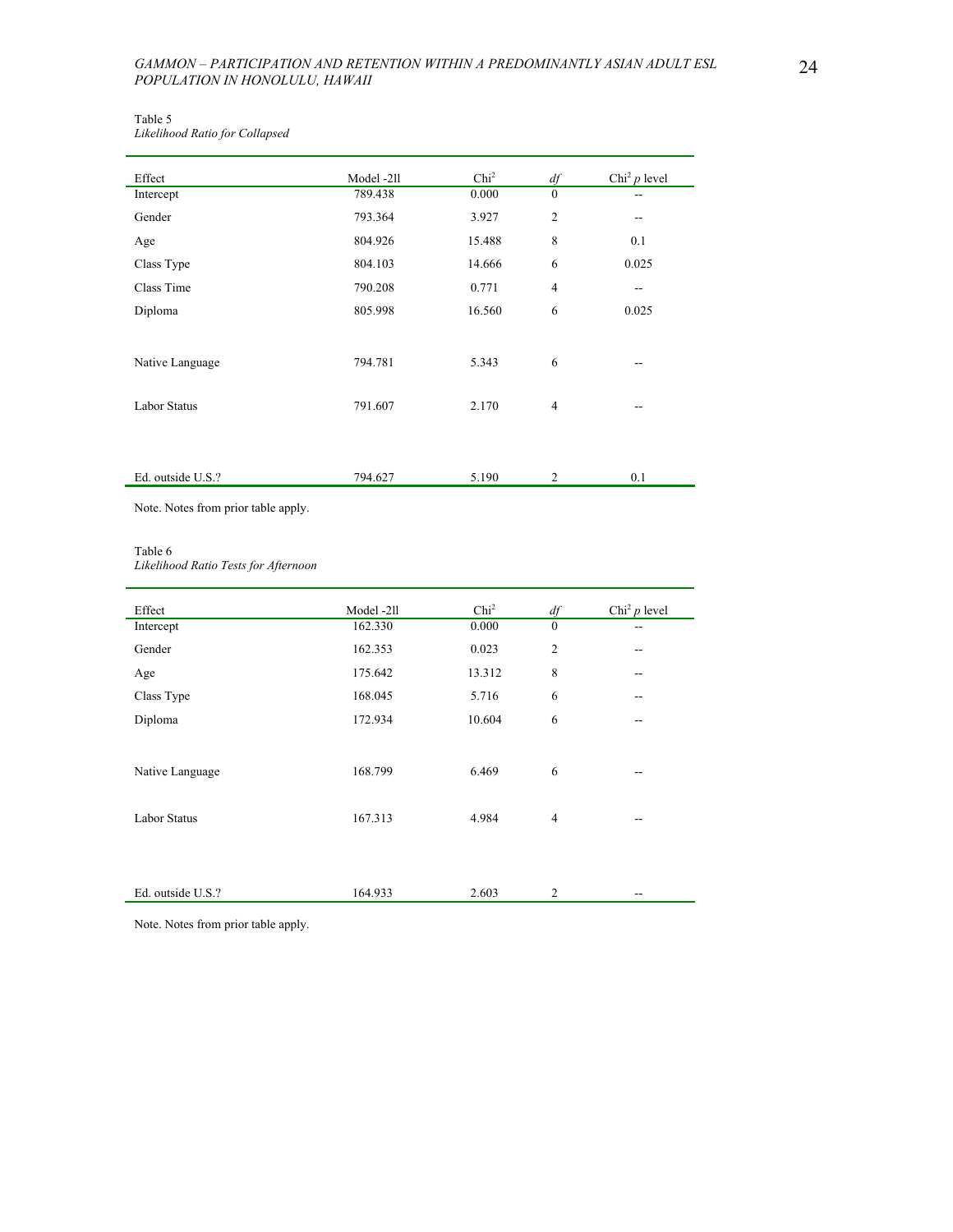Table 7 *Likelihood Ratio Tests for Evening* 

| Effect              | -2 Log Likelihood of Reduced Model | Chi <sup>2</sup> | df               | Chi <sup>2</sup> $p$ level |
|---------------------|------------------------------------|------------------|------------------|----------------------------|
| Intercept           | 208.487                            | 0.000            | $\boldsymbol{0}$ | --                         |
| Gender              | 209.000                            | 0.513            | $\overline{c}$   | --                         |
| Age                 | 220.735                            | 12.248           | 8                | $-$                        |
| Class Type          | 220.417                            | 11.930           | 6                | 0.100                      |
| Diploma             | 222.265                            | 13.779           | 6                | 0.050                      |
|                     |                                    |                  |                  |                            |
| Native Language     | 212.790                            | 4.303            | 6                | $-$                        |
| <b>Labor Status</b> | 211.332                            | 2.845            | $\overline{4}$   | --                         |
|                     |                                    |                  |                  |                            |
| Ed. outside U.S.?   | 217.397                            | 8.910            | 2                | 0.025                      |

Note. Notes from prior table apply.

#### Table 8

*Classification for Module 1, Asian* 

|             |                | Predicted |        |        |           |
|-------------|----------------|-----------|--------|--------|-----------|
| Observed    |                |           | 2      | 3      | % Correct |
|             |                | 133       | 33     | 28     | 68.60%    |
|             | $\overline{c}$ | 62        | 53     | 28     | 37.10%    |
|             | 3              | 39        | 29     | 63     | 48.10%    |
| Overall $%$ |                | 50.00%    | 24.60% | 25.40% | 53.20%    |

Note. This table is provided by SPSS as "Classification."

# Table 9

*Classification for Collapsed* 

|             |                | Predicted |        |        |           |
|-------------|----------------|-----------|--------|--------|-----------|
| Observed    |                |           | 2      | 3      | % Correct |
|             |                | 125       | 31     | 21     | 70.60%    |
|             | $\overline{2}$ | 59        | 49     | 26     | 36.60%    |
|             | 3              | 45        | 28     | 47     | 39.20%    |
| Overall $%$ |                | 53.10%    | 25.10% | 21.80% | 51.30%    |

Note. Notes from prior table apply.